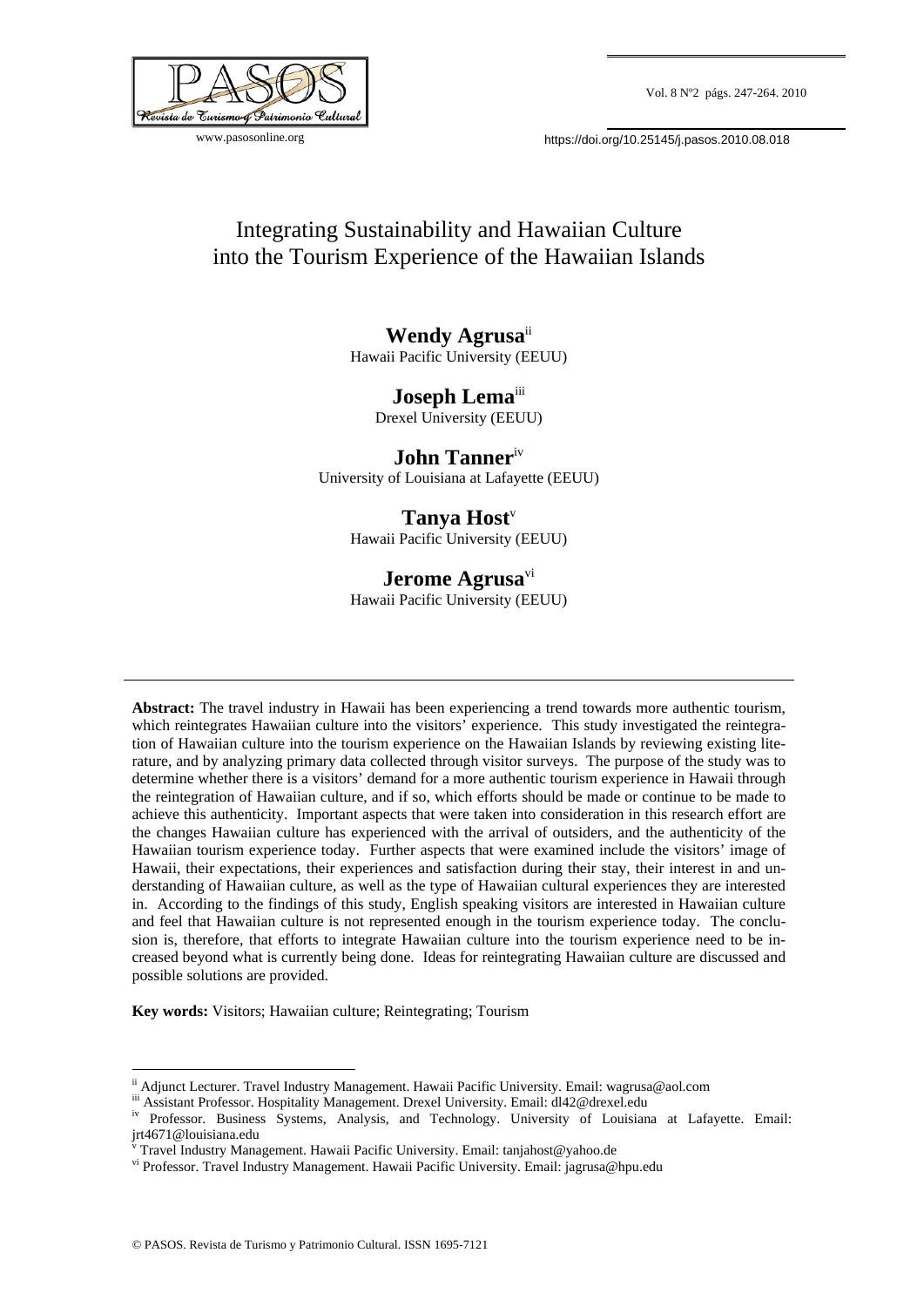**Resumen:** La industria del viaje en Hawaii ha estado experimentando una tendencia hacia un turismo más auténtico, que reintegra la cultura hawaiana en la experiencia de los visitantes. Este estudio se centra en la reintegración de la cultura hawaiana en la experiencia turística en las islas hawaianas repasando la literatura existente, y analizando los datos a partir de una encuesta a turistas. El propósito del estudio era determinar si existía una demanda de los visitantes para una experiencia más auténtica del turismo en Hawaii a través de la reintegración de la cultura hawaiana, y si era así cuales son los esfuerzos que se debían hacer o continuar haciendo para alcanzar esta autenticidad. Otros aspectos que fueron examinados incluyen la imagen que los visitantes tienen de Hawaii, sus expectativas, sus experiencias y la satisfacción durante su estancia, su interés y comprensión de la cultura hawaiana, además del tipo de experiencias culturales que les interesan. Según los resultados de este estudio, los visitantes de habla inglesa están interesados en la cultura hawaiana y sienten que la cultura hawaiana no está representada suficientemente en la experiencia turística que actualmente se oferta. La conclusión es, por lo tanto, que deben incrementarse los esfuerzos por integrar la cultura hawaiana en la experiencia turística.

**Palabras clave:** Visitantes; Cultura hawaiana; Reintegración; Turismo.

## Introduction

Hawaii is among the world's most famous tourist destinations and is comprised of a group of eight major Hawaiian Islands. Scenery varies among these eight islands where the landscapes consist of golden sand beaches, glorious mountains, great stretches of barren lava beds, magnificent cliffs and canyons, opaque rain forests, and more. Due to its spectacular scenery and year-round tropical climate, Hawaii is also known as the "Paradise of the Pacific". There are more ethnical and cultural groups located in Hawaii than any other U.S. state. It is the only state in the U.S. where Asians are the largest racial group with Japanese representing the leading population. Other cultural profiles include numerous Polynesians including Hawaiian, Filipino, Korean, Chinese, and Portuguese.

Marked by the diversification of its culture, Hawaii is one of the world's renowned travel destinations. Tourism is the most significant factor of economic activity in the state and the leading source of income. However, Hawaii, the United State's very own paradise, has been enduring the consequences of tourism for several decades. Before World War II, the islands were visited only by the few Americans who were willing to make the 12-day trip by boat, or those who could afford the airplane flight to Honolulu; at the time, Oahu received almost all of Hawaii's visitors. After World War II, all of the major islands became connected by airplane flights, more tourists began to arrive, and high-rise hotels sprung up like weeds. In 1951, Hawaii hosted 3,500 visitors. By 1964 Hawaii was bombarded by 600,000 tourists, and by 1989 the number had soared to approximately 7 million. Today, the Hawaiian Islands are visited by over 7 million tourists per year and contribute to Hawaii's economy with approximately \$12 billion in total expenditure per year (Arakawa, 2006). Not surprisingly, tourism remains the main industry for the state, and leaves Hawaii heavily dependent on it (Schmitt, 2002).

Hawaii, in many people's mind, brings up images of soft sand beaches, warm breezes, grass skirts, and luaus (Agrusa, 1998). In the past, tourists to Hawaii were content with sitting on the beach drinking a Pina Colada or Mai Tai and getting a rich, dark tan. However, tourists are changing, and there are segments of today's tourists who are more interested in having a more authentic cultural experience while visiting Hawaii.

The recent trend in the tourism and travel related businesses in Hawaii are focusing on increasing efforts to reintegrate Hawaiian culture, both in the management style and the visitor experience. Efforts in this direction have been made for several years, in some cases decades; however, more recently these efforts have been gaining attention from the media and the public eye. There is a trend and a demand towards more sustainable tourism, a tourism that is true to the host culture, its values, and the sense of place in Hawaii (Agrusa, Maples, Kitterlin and Tanner, 2008; Butler and Hinch, 1996; Kim, Borges and Chon,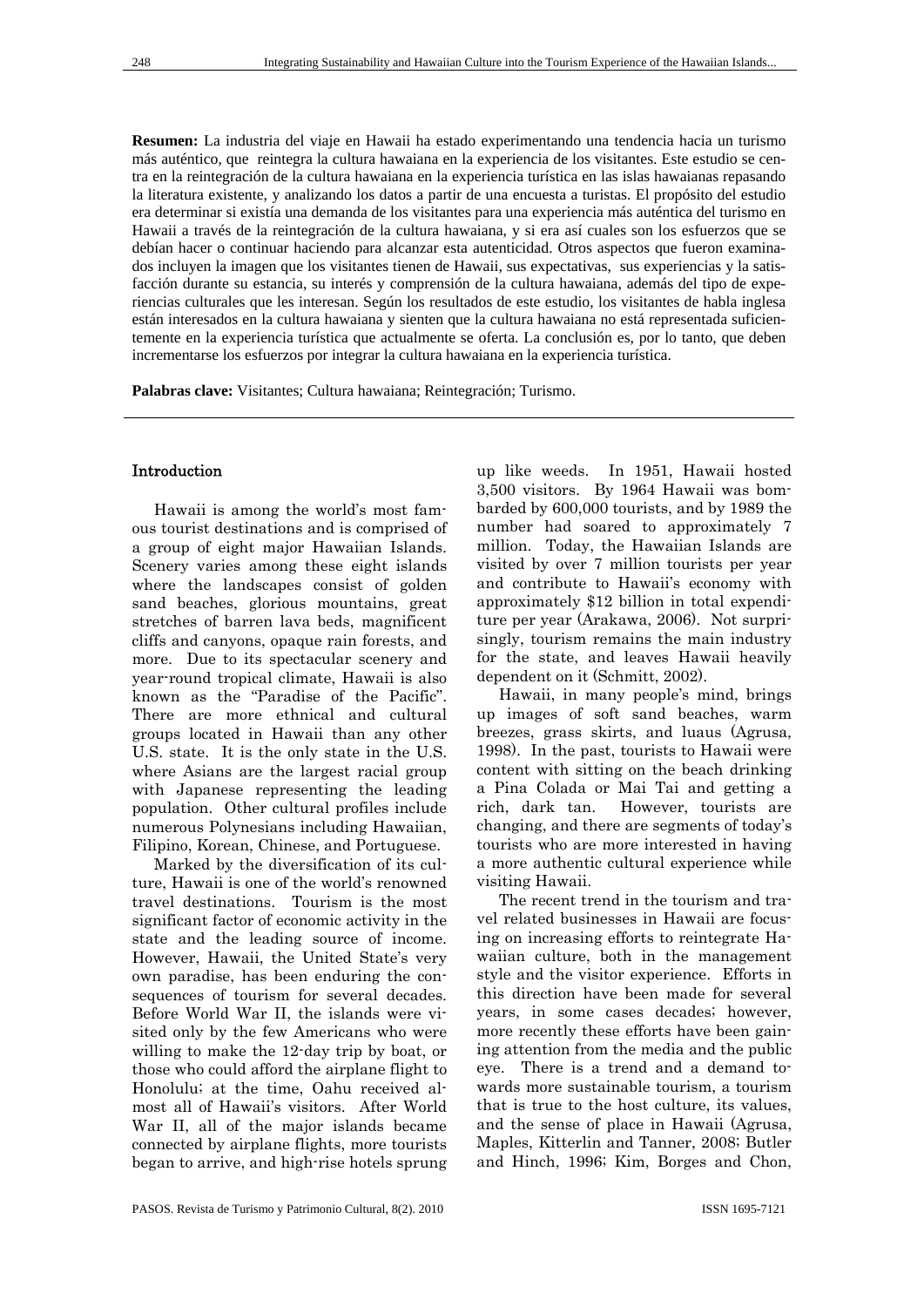2006; Kirschenblatt-Gimblett, 1998). This trend is manifested in visitors' interest and demand for a more authentic Hawaiian cultural experience, as well as the travel industry's shift in efforts to provide an experience that is unique and one that differentiates itself from other sea & sand destinations, such as Mexico and the Caribbean. Previous studies about visitors' as well as residents' sentiments on tourism in Hawaii have been conducted and general data about visitors exists (Lui and Var, 1986); however, these studies did not specifically focus on the variables, which were examined in this study.

The purpose of this study was to determine whether there is a visitors' demand for a more authentic Hawaiian tourism experience in Hawaii through the reintegration of Hawaiian culture, and if so, which efforts should be made or continue to be made to achieve this authenticity. Visitors' expectations prior to visiting Hawaii, their experiences once they have arrived, their interest in Hawaiian culture, Hawaiian cultural experiences, and their position on the authenticity of the tourism experience in Hawaii were examined.

## Literature Review

#### The cultural traveler

By examining studies and existing research, it becomes evident that a different type of traveler has emerged. There is a trend among travelers towards cultural tourism and historic sightseeing (Agrusa 2002; Fredline and Faulkner, 2000b; McDonnell, Allen and O'Toole, 1999). Travelers do not seem to be satisfied with destinations that are homogenous and that do not offer unique cultural experiences. According to a study conducted by the Travel Industry Association of America (TIA), which focuses on cultural and historic travel in the U.S., more than half (56%) of adults in the U.S. participated in at least one activity related to culture, art, history or heritage (TIA, 2003). Furthermore, cultural tourists are interested in learning new things on their trip, and they are interested in going to places that are popular with the local residents (Agrusa, 2006; MacKay and Couldwell, 2004). In addition, it is important for a majority of tourists

that a leisure trip or a vacation includes cultural experiences.

For a majority of cultural travelers, a cultural or historic event, or a cultural activity was often the reason for choosing a particular destination; a majority also extended their trip specifically to participate in a cultural or historic activity (Gnoth, 1998; Gursoy and Chen, 2000; Oh, Kim and Shin, 2004). Therefore, it becomes evident that cultural or historic travel represents an important market in the travel industry with historic and cultural travelers spending millions of dollars on lodging, food, entertainment and shopping (Agrusa, 2000; Dwyer, Agrusa and Coats, 2001).

The trend of cultural and historic travel has been growing; from 1996 to 2002, and there has been an increase of 14% (from 192.5 to 216.8 million person trips), as opposed to only a 5.6% increase in travel overall (Goldener and Ritchie, 2009).

#### Sustainability and Authenticity in Tourism

While the concept of sustainability can be interpreted and defined differently among various stakeholders, one of the more common themes concerns the most effective use or balance of resources. More specifically, the World Tourism Organization (WTO) conceptualizes sustainable tourism as preserving resources while enhancing a region's opportunities for the future and at the same time meeting present tourists needs (WTO, 1998). Furthermore, according to Croall (1995), preserving cultural heritage, maintaining traditional values and providing authentic experiences for tourists have often been highlighted as important elements of sustainable tourism.

Sustainable cultural tourism however, may be seen as a mutually beneficial partnership between tourism and the cultural heritage of the region (McKercher and Cros, 2002). While there can exist conflicting interests in preserving the authenticity of cultural assets there are also opportunities for complimentary relationships that can exist when effectively managed (Filipova, 2008). It is challenging but also important for decision makers to value the link between preserving the authentic culture of the region while offering the optimal products for sustainable tourism (McKercher,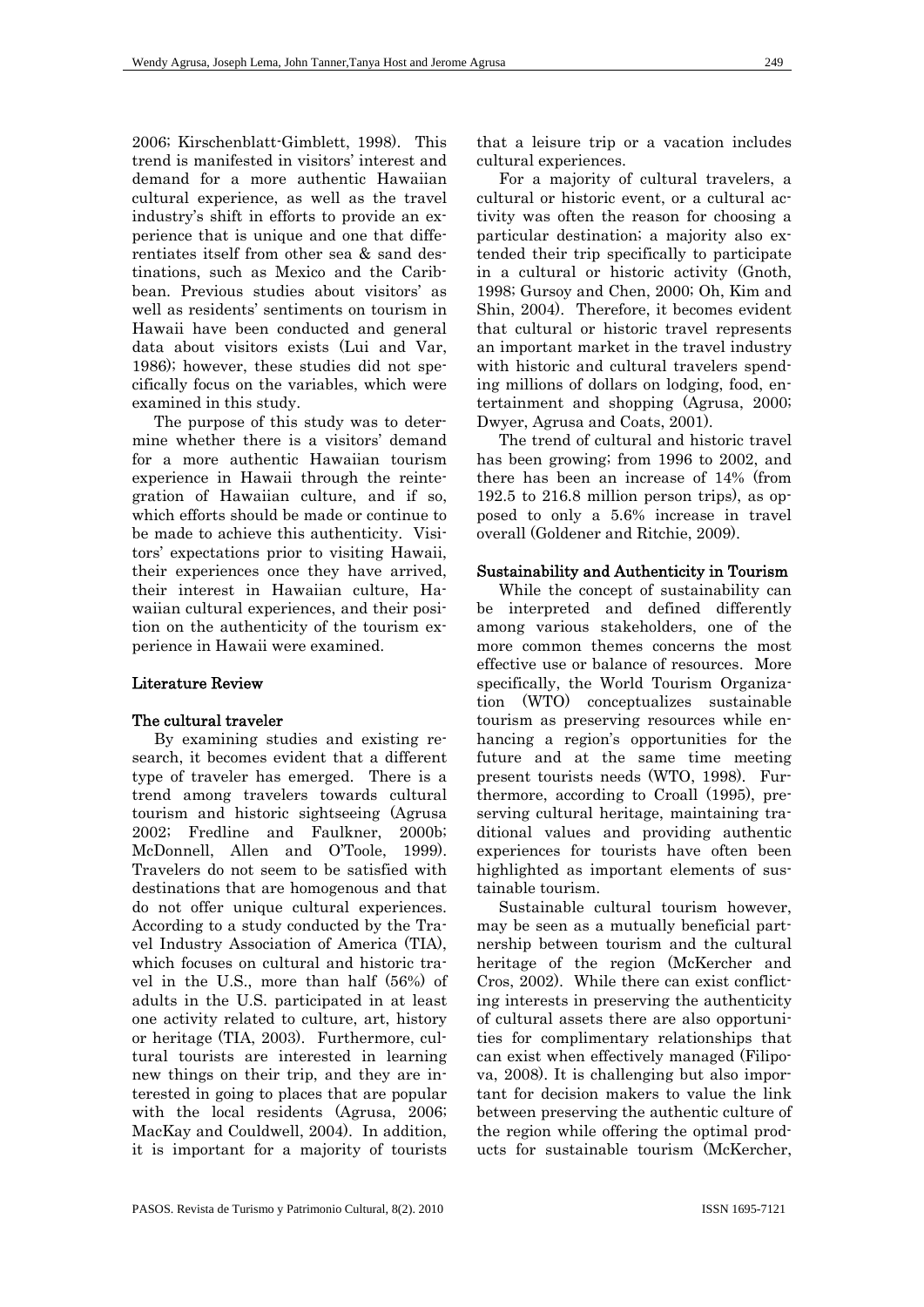1993). Previous cases have indicated that partnerships can help to develop a greater mutual understanding of stakeholder's interests among the preservation of cultural authenticity and tourism development that can ultimately lead to more sustainable tourism for a region (UNESCO, 2002; WTO, 1998).

## Evolution of Hawaii's Unique Culture

According to the Los Angeles Times (2007) Hawaii is currently experiencing a revival of its culture through performances of ancient chants and hula. The article describes the tradition of the Aloha Festivals throughout the Hawaiian Islands, which are made up of approximately 500 individual festivities that celebrate Hawaiian culture from August to October. The *Los Angeles Times* (2007) also mentions Gloriann Akau, the manager of the Big Island's Aloha Festivals, who indicates that the goal of the Aloha Festivals is to teach and share Hawaiian culture.

Since tourism depends on a place and its uniqueness, Kanahele (1991) found that preserving and maintaining the people's cultural identity should be a top priority for the tourism industry (Fredline and Faulkner, 2000a; Pearce, Moscardo and Ross, 1996). However, the greatest asset of Hawaii's tourism industry, the Hawaiian culture, has not been managed in a satisfactory manner over the years.

As Kanahele (1991) describes, Hawaiians are part of a larger Polynesian race but have developed their own social, economic and political system after they settled in the Hawaiian Islands. When Captain Cook arrived in Hawaii in 1778, the Hawaiian people had already achieved sophisticated levels in craftsmanship, navigation, agriculture, irrigation, fishing and medicine. When the first visitors arrived in the late 1800's, Hawaii's visitor industry benefited from the appeal of its unique people and culture (Fredline and Faulkner, 2000b; McDonnell, Allen and O'Toole, 1999). This "Hawaiianness" is what distinguishes the Hawaiian Islands from similar sun, sea, and sand tourism destinations, and is what attracted tourists to the Hawaiian Islands (Kanahele, 1991).

According to Hall (2005), after Ha-

waii became the 50th state in the United States in 1959, Hawaiian culture experienced an increasing commodification. The culture started to be portrayed in a distorted way, for example, by marketing "penny postcards" of Hawaiian women who appeared to be of "mixed-blood Asian/white" descent and demonstrations of hula in a hotel entertainment fashion (Hall, 2005). In addition, Hawaii and things associated with Hawaii were increasingly downgraded as "kitsch" with the increasing numbers of middle and lowermiddle class visitors traveling to the Islands (Hall, 2005). Examples of this "kitsch" are colorful Aloha shirts, tiki bars and "Tin Pan Alley hapa-haole" songs. The marketing of these items leads to misinterpretations of Hawaiian culture and can be seen as the degradation of Hawaiian culture (Davis, Allen and Consenza, 1988; Derrett, 2000; Hall, 2005).

In the years between the 1930's and 1960's, most of Hawaii's hotels, tour agencies, restaurants, and other tourism related businesses were still under local management. Local managers were knowledgeable of and also connected to the spirit of the place which is Hawaii and the Hawaiian culture (Smith, 1994).

It can be said that after the 1960s Hawaiian culture further lost its substance and influence in the tourism industry. Hawaiian music, for example was increasingly being replaced by Rock'n'Roll music and people lost interest in the Hawaiian language, arts, and crafts. Even though the hula continued to be performed, it had been altered and lacked substance. Furthermore, hotels in Waikiki began to be owned and managed by U.S. mainlanders and Japanese nationals who were not as informed or connected to the Hawaiian culture or the spirit of the place. Resulting from this shift in management, Hawaiian shows were closed and Las-Vegas style entertainment took over. Hawaiian musicians were assigned to play at dinner-time and cocktail receptions (Kanahele, 1991).

Kanahele (1991) describes that in order to understand a place one needs to realize that all places are locations of experiences, which trigger feelings, images and memories. Therefore, it is important for managers and employees in the tourism industry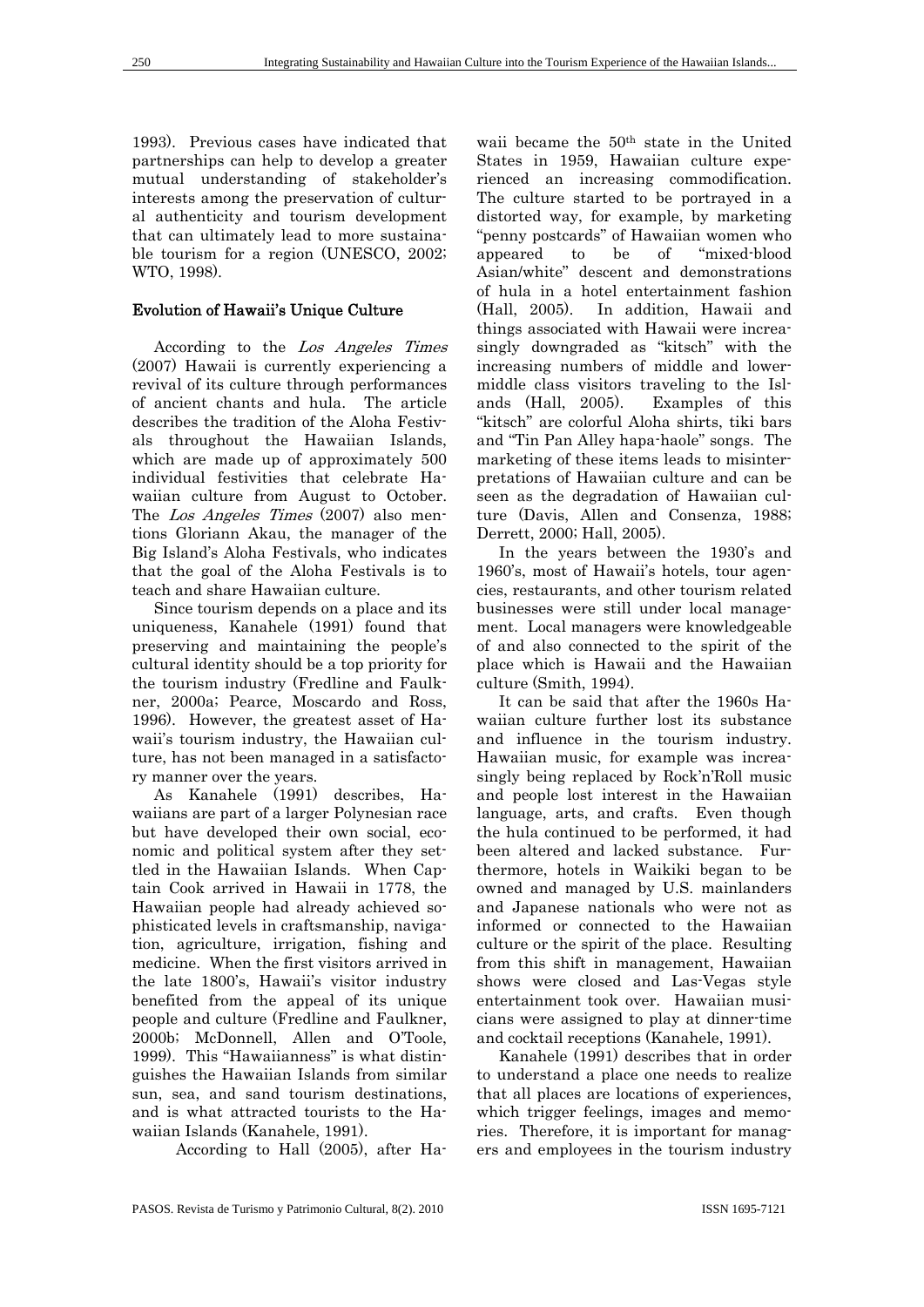to have an understanding of the place, and to help the guests in their understanding the feel of the place (Dwyer, Mellor, Mistilis and Mules, 2000; Getz, 1987).

This lack of understanding of the place, history and culture of Hawaii poses the question of how managers can communicate "the feel of place" appropriately. In addition, it will be very difficult for managers in the hospitality industry to create an atmosphere and experience where the guests feel welcome and at home if the manager does not feel at home himself/herself (Stokes, 2008)

When it comes to the guest experience in Hawaii, it is important to realize that Hawaii's attractiveness as a destination largely depends on its unique culture. Today, Hawaii is competing with various international tourism destinations, such as Mexico and Southeast Asia, which can offer beach vacations at much lower prices (Digance 1997; Formica and Uysal 1996; Getz 1992; Martin and Uysal 1990; Newby 1981; Pretes 1995; Prideaux 2000). Therefore, Hawaii must concentrate on its uniqueness, which differentiates it from other destinations. Getting residents involved and gaining their support is crucial, as this helps in preserving the "Aloha spirit", which attracts visitors to Hawaii (Radway, 2007).

Usually a first-time visitor to the Hawaiian Islands already has an image or an expectation of the destination. This image is usually pieced together by accounts of previous visitors, existing books (e.g. Twain), articles (National Geographic), movies, documentaries, art work (e.g. Gauguin) and other forms of media (Beeton, 2001a, 2001b, 2005; Busby and Klug, 2001; Connell 2005a, 2005b; Hsu, Agrusa and Park, 2006; Kim, Agrusa, Lee and Chon, 2007; Riley, Baker and Van Doren 1998; Riley and Van Doren, 1992; Tooke and Baker, 1996). The quality of the information differs; some sources may give accurate facts, whereas others place too much emphasis on color and ambiance (Butler, 1990; Fisher, 2004; Kim and Richardson, 2003; Mercille, 2005). Travel articles and stories usually have an advertising character, and place too much emphasis on sights, activities, and events in order to attract visitors to Hawaii. The information available often includes stereotypes and is usually not sufficient to educate visitors about Hawaiian culture, or to prepare them adequately for their stay (Agrusa, 2003; Farrell, 1982).

## Today's efforts in reintegration of Hawaiian culture

When it comes to reintegrating the Hawaiian culture into the management style and the visitor experience, much is already being done to preserve Hawaiian culture and to present it in an authentic way. Many of these efforts are based on the teachings of Dr. George S. Kanahele who was a historian and expert in Hawaiian culture. Kanahele (1991) and the Waiaha Foundation started "Aloha Service 101" in 1989. They define Aloha as a genuine feeling which is shared by many people in Hawaii and which has been an important part of Hawaii's history and culture. Generally speaking, being caring and loving, and hospitable overall is an integral part of the Hawaiian culture. Therefore, the hospitality industry in Hawaii is automatically linked with Aloha. Guests come to Hawaii and they expect to be treated with Aloha.

 Incorporating these values and principles can give businesses of any kind guidance in reintegrating Hawaiian values into the management style and communicating these values to the customers or visitors. Several businesses in Hawaii have already taken these principles to heart and are applying most of them or parts of them in their businesses today.

In his report "Restoring Hawaiianness To Waikiki", Kanahele (1994) describes efforts that can be made to make Waikiki more Hawaiian again. The difficulty is to define what is truly Hawaiian or part of Hawaiian culture, as the culture has not been static, and has changed over the years with the increasing influence of outsiders. Kanahele (1994) has created 15 major actions steps, 26 goals, and 143 specific ideas as to restore Hawaiianness to Waikiki. The use of Hawaiian language in an accurate way, for example, when it comes to the names of places, is a crucial part of Hawaiian culture and essential to the restoration of Hawaiianness to Waikiki (Kanahele, 1994). Various ideas are described as to how the travel industry can encourage the use of the Hawaiian language by their em-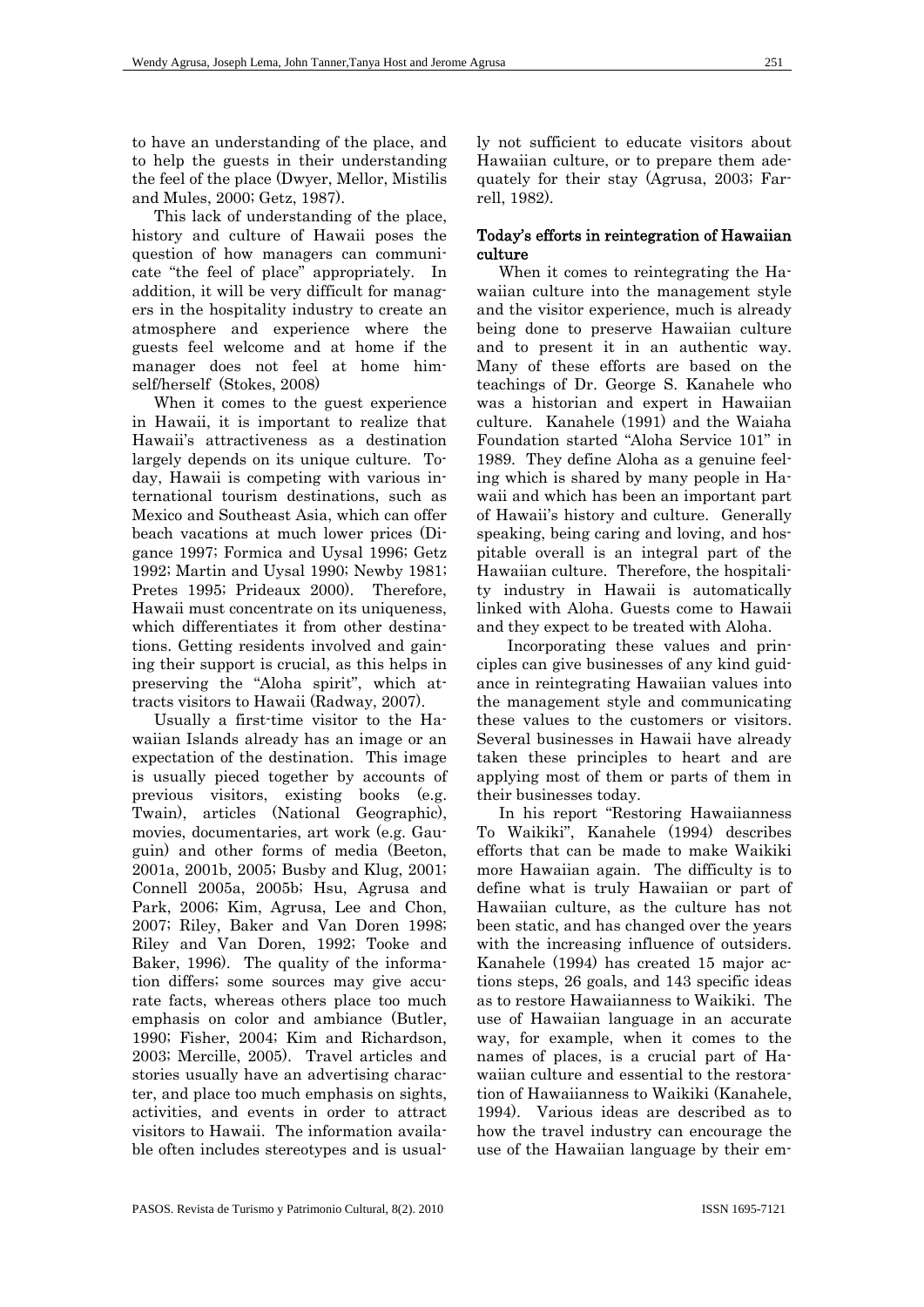ployees, and ultimately by the visitors. One example for hotels would be to hire a "Hawaiian Culture Specialist", or to offer Hawaiian language classes for hotel employees (Kanahele, 1994). Another emphasis is on honoring historical Hawaiian figures, events and themes and to teach about Hawaiian myths and legends to their employees as well as their guests. Hawaiian traditions should also be revived, such as lei-making and selling the leis on the streets in Waikiki. The idea of communicating and treating people with Aloha should also be exercised, for example, to establish "Aloha corners" where guests can communicate or interact with local residents (Gentile, 2002; Stokes, 2008; Telfer, 2000). Furthermore, some of Kanahele's ideas have already been realized, but there is still room for improvement to realize more and to create a more authentic Hawaiian experience in Waikiki (Plog, 2001; Wang and Fesenmaier, 2007).

The Native Hawaiian Hospitality Association (NHHA) plays a great part in making tourism in Hawaii sustainable and more authentic. This private nonprofit corporation was founded in 1997 by George Kanahele and Kenneth Brown in order to increase the respect for Hawaiian culture, values, and traditions in Hawaiian tourism. The organization's mission is "to promote Hawaiian culture, values, and traditions in the workplace through consultation and education and to provide opportunities for the Native Hawaiian community to shape the future of tourism" (NHHA, 2007).

Unfortunately, some travel articles and advertising featuring the Hawaiian Islands have portrayed Hawaiian sites, culture, and values in an inaccurate or insensitive way, which has led to some misconceptions about Hawaii. In order to work help solve this problem, the Hawaiian Tourism Authority (HTA) has published a "Style & Resource Guide", which can serve as a reference guide to promote Hawaii more accurately and to clarify facts about Hawaiian culture and Hawaiian sites for visitors (HTA, 2007). This "Style & Resource Guide" features an explanation of the Hawaiian language and alphabet, common Hawaiian words and their meaning, and explains Hawaiian sites. In addition, the guide provides a useful list of references for books and other educational materials on Hawaiian culture and Hawaii as a destination in general (HTA, 2007).

## Methodology

The population for this study consisted of English-speaking tourists who were vacationing on the island of Oahu. Oahu was chosen as the island to conduct the research because the majority of tourists who visit the state of Hawaii stay on the island, and the majority of the population in the state of Hawaii (80%) resides on this island of Oahu. In an effort to learn more about the perceptions of the tourists and due to time and economic constraints, surveys were distributed randomly to 200 Englishspeaking tourists at various major tourist attractions on Oahu including Waikiki Beach and Ala Moana Shopping Mall. Of the 200 surveys distributed, 181 were returned and 21 questionnaires were deemed unusable because of multiple missing responses, which resulted in 160 usable surveys or an 80% usable return rate.

Data were collected using a selfadministered questionnaire developed by the researcher, through a review of previous literature. The questions chosen for the survey concerned tourists' perceptions that are widely used in the international travel literature (Kim, Lee, and Klenosky, 2003; Kim and Prideaux, 2005; Jang and Cai, 2002; Kozak, 2002). To avoid ambiguity in the questions, and to ensure that all of the questions written on the survey instrument were clearly understood, a pilot test of 20 English-speaking tourists in Waikiki was completed prior to data collection. After completion of the pilot test, a few questions were modified for clarity.

The research questionnaire used for this study included questions pertaining to attitudinal and behavioral characteristics toward cultural tourism in Hawaii as well as demographic questions. The research instrument consisted of questions that asked the respondents to indicate their knowledge of Hawaiian culture as well as the importance of experiencing Hawaiian culture during their visit to Hawaii. A five-point Likert-type scale where  $1 = \text{very low/not at}$ all,  $4 = \text{average/indifferent}$ , and  $5 = \text{very}$ high/highly was applied to quantify the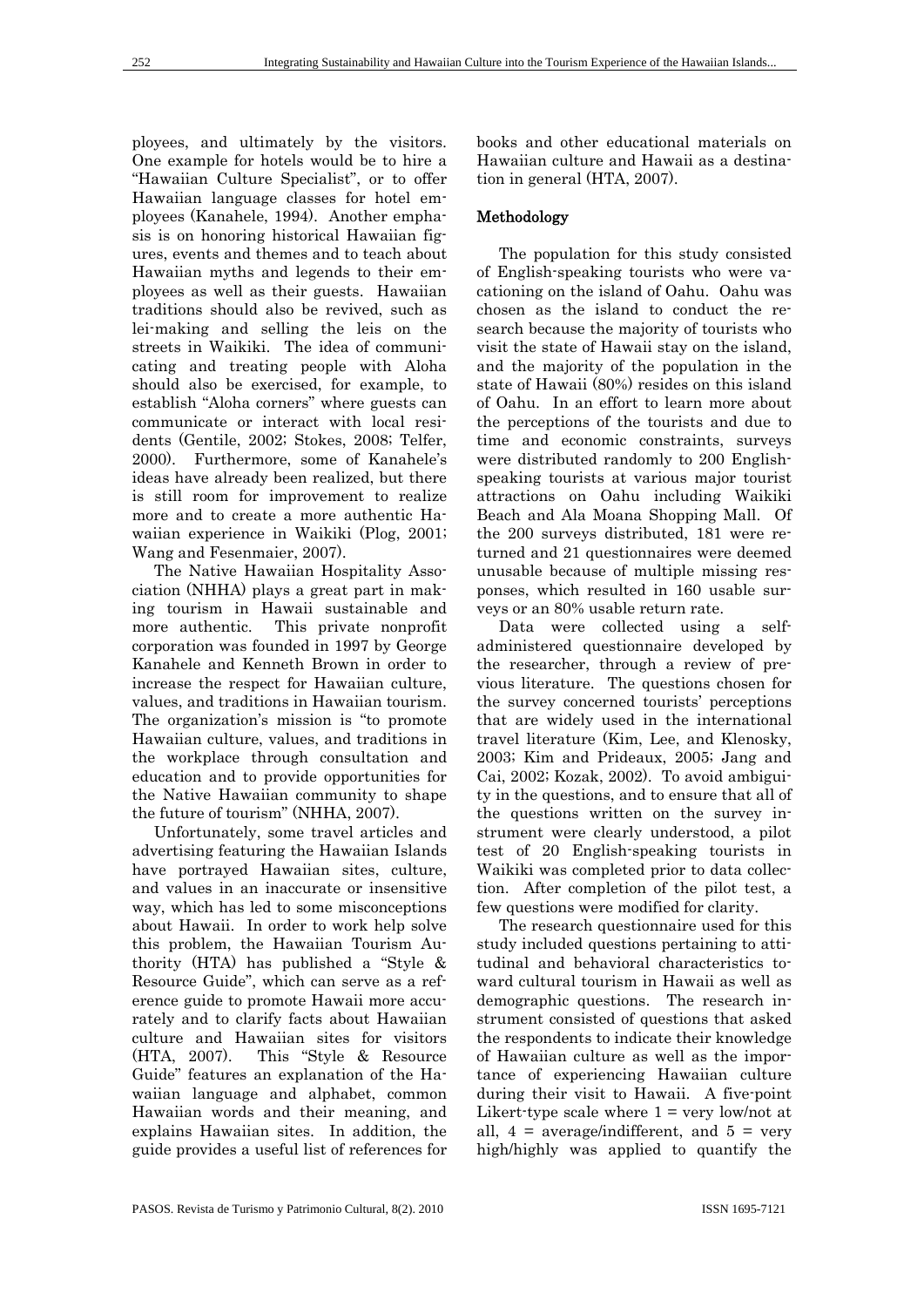responses to the questions. Questions requiring answers of categorical and quantitative value included image of Hawaii prior to visit, primary information source, number of visits to Hawaii, number of nights staying in Hawaii for this trip, interest in experiencing Hawaiian culture, specific types of Hawaiian cultural experiences that would be of interest, as well as demographics such as gender, age group, marital status, country visiting from, and educational level.

Participation in this study was completely voluntary and assurance of absolute confidentiality of answers to all questionnaire items was given to respondents. It is believed that all respondents answered the survey instrument honestly as the survey was anonymous and self-administered. The data were computed and analyzed using the SPSS (Statistical Package for Social Sciences) statistical program including frequencies, t-tests, and chi-squares. In order to determine if a correlation exists from the tourists' knowledge of Hawaiian culture and the importance of experiencing Hawaiian culture during their visit to Hawaii, the Pearson's Product Moment Correlation test was used.

## Results

## Demographic Profile

Table 1 illustrates the visitor respondents' replies to the demographic and travel-related questions. The respondents were almost evenly divided with respect to gender, with slightly more females. The majority of the respondents (73.1%) were between the ages of 20 and 50 and were either married or in a relationship. The country that most respondents were visiting from was the U.S. mainland represented by 48.1% of the respondents, followed by 16.3% from Europe, 14.4% from Australia and 11.9% from Canada. More than 27 percent (27.5%) had taken some college courses, and more than 26 percent had either a bachelor's or master's degree. Finally, regarding the respondents' occupation, 15 percent were managers/administrators, almost twelve percent (11.9%) were self-employed, and nearly another twelve percent (11.9%) were students.

#### Hawaii Tourism-Related Responses

Table 2 demonstrates the responses of the visitors to questions concerning their trip to Hawaii, as well as their opinions about Hawaiian culture. As the table shows, more than 81 percent (81.2%) of the respondents had a particular image of Hawaii before they came to visit, and more than 82 percent (82.5%) of the respondents said that Hawaii met their expectations.

With respect to their trip to Hawaii, more than 11 percent  $(11.2%)$  of the respondents said that travel agencies were their main source of information, while the media (TV/Radio and/or Newapapers/Magazines) served as the source for only about 7 percent (6.8%) of the respondents. Previous experiences were the source of travel information for almost 34 percent (33.8%) (this makes sense, since more than 50 percent (50.6%) of the respondents had visited Hawaii at least one other time before this trip). Interestingly, the internet was the source of information for a little more than 14 percent (14.4%) of the respondents.Only 7.5 percent of the respondents were traveling alone, and more than 84 percent (84.4%) were traveling with family, relatives/friends, or significant others. Also, more than 53 percent (53.1%) booked the trip independently. More than 61 percent (61.8%) were staying from 4 to 9 nights.

With respect to Hawaiian culture, as indicated in Table 3, more than 85 percent (85.6%) stated that they were interested in one form or another of Hawaiian culture, and over 87 percent (87.9%) had experienced some Hawaiian culture during their visit. Also, more than 78 percent (78.8%) felt that the tourism experience should be more authentic, but only roughly 43 percent stated that they knew at least two words in the Hawaiian language.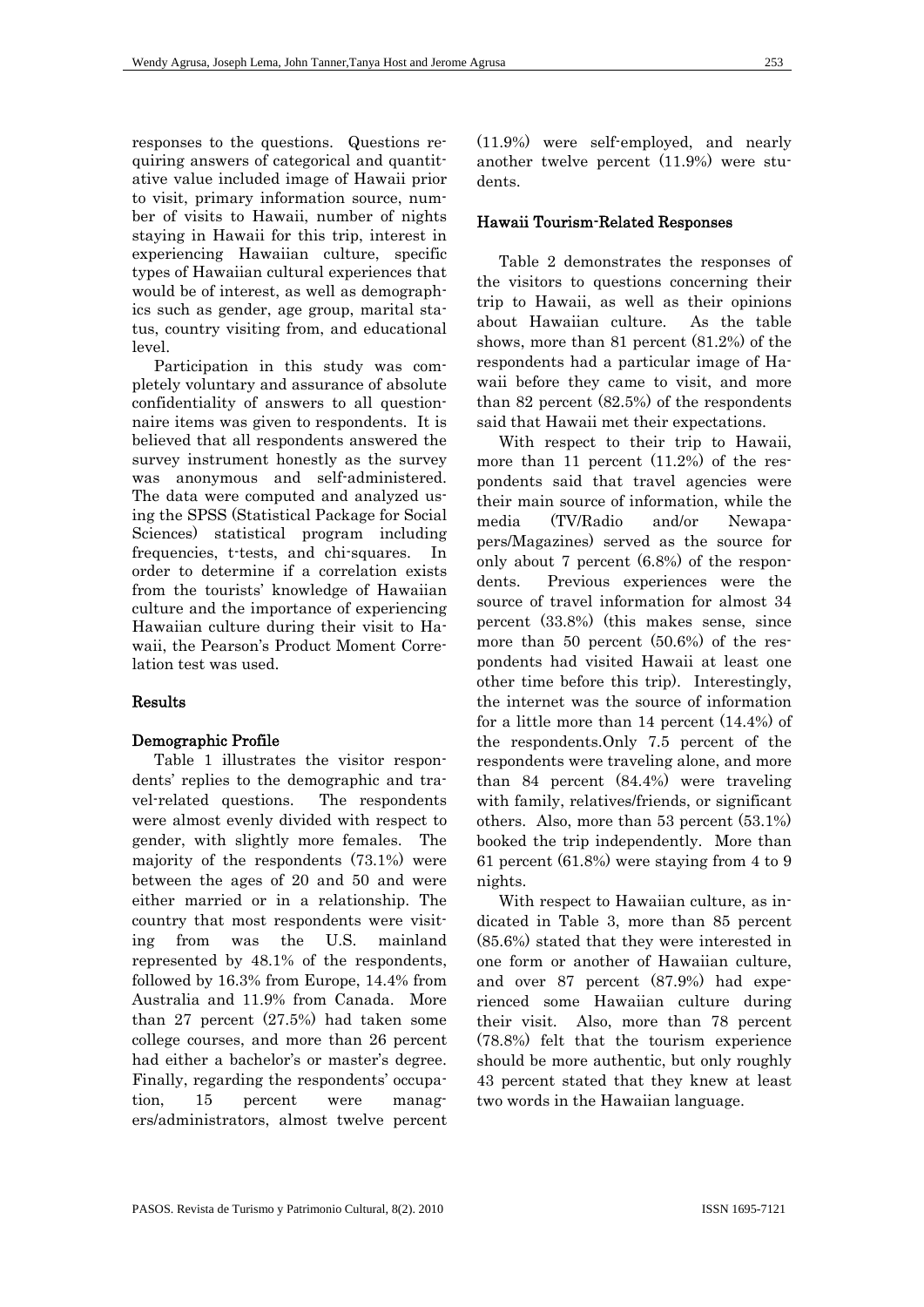| Variable          | $\frac{0}{0}$ | Variable               | $\frac{0}{0}$ |
|-------------------|---------------|------------------------|---------------|
| Gender            |               | Home Country           |               |
| Male              | 49.4          | U.S. Mainland          | 48.1          |
| Female            | 50.6          | Canada                 | 11.9          |
|                   |               | Australia              | 14.4          |
|                   |               | Russia                 | 3.8           |
|                   |               | Europe                 | 16.3          |
|                   |               | Middle/South America   | 1.9           |
|                   |               | Other                  | 3.6           |
| Age Group         |               | Education              |               |
| Under 20          | 5.0           | Some high school       | 3.1           |
| $20 - 29$         | 22.5          | High school graduate   | 32.5          |
| $30 - 39$         | 25.0          | Some college           | 27.5          |
| $40 - 49$         | 25.6          | Associate's degree     | 6.9           |
| $50 - 64$         | 16.3          | Undergraduate degree   | 13.1          |
| 65 or older       | 5.6           | Graduate degree        | 13.8          |
|                   |               | Post-graduate work     | 3.1           |
| Marital Status    |               | Occupation             |               |
| Single            | 28.1          | Manager/Administrator  | 15.0          |
| In a relationship | 22.5          | Self-employed          | 11.9          |
| Married           | 41.3          | Engineer               | 3.1           |
| Divorced          | 8.1           | Farming/fishery        | 1.2           |
|                   |               | Teacher/Public Servant | 4.4           |
|                   |               | Professional           | 9.4           |
|                   |               | Military/Government    | 4.4           |
|                   |               | Student                | 11.9          |
|                   |               | Retired                | 6.2           |
|                   |               | Other                  | 32.5          |

Table .1Demographic Profile of Respondents.

With respect to Hawaiian culture, as indicated in Table 3, more than 85 percent (85.6%) stated that they were interested in one form or another of Hawaiian culture, and over 87 percent (87.9%) had experienced some Hawaiian culture during their visit. Also, more than 78 percent (78.8%) felt that the tourism experience should be more authentic, but only roughly 43 percent stated that they knew at least two words in the Hawaiian language.

When asked which Hawaiian cultural experiences were of particular interest to them, more than 30 percent (30.6%) stated that they were interested in authentic hula performances, with more than 23 percent (23.1%) stating an interest in authentic Hawaiian music as well as over 16% (16.3%) stating authentic luaus.

Since one or more main sources of information about Hawaii could be provided by the respondents, each possible answer had to be coded separately as "ticked" or

"not ticked" by the respondent. The individual results for each possible source of information about Hawaii are as follows. When it comes to the source "travel agency", 11.2% indicated that it was a source they use. "Word of mouth" was a source for 29.4% of respondents and "TV/radio" was considered to be a source for only 5.6%. "Newspaper/magazine" was a main source of information for only 1.2%. For 4.4% of respondents, "brochures" were a main information source, and for 14.4% the "internet" was a main source of information about Hawaii. The most important source was "previous experiences" with 33.8 % of respondents indicating that their main source of information is "previous experiences". Therefore, according to the analysis, the most important source of information was "previous experiences" with 33.8% followed by "word of mouth" (29.4%), the "travel agency" (11.2%), and the "internet"  $(14.4\%)$ .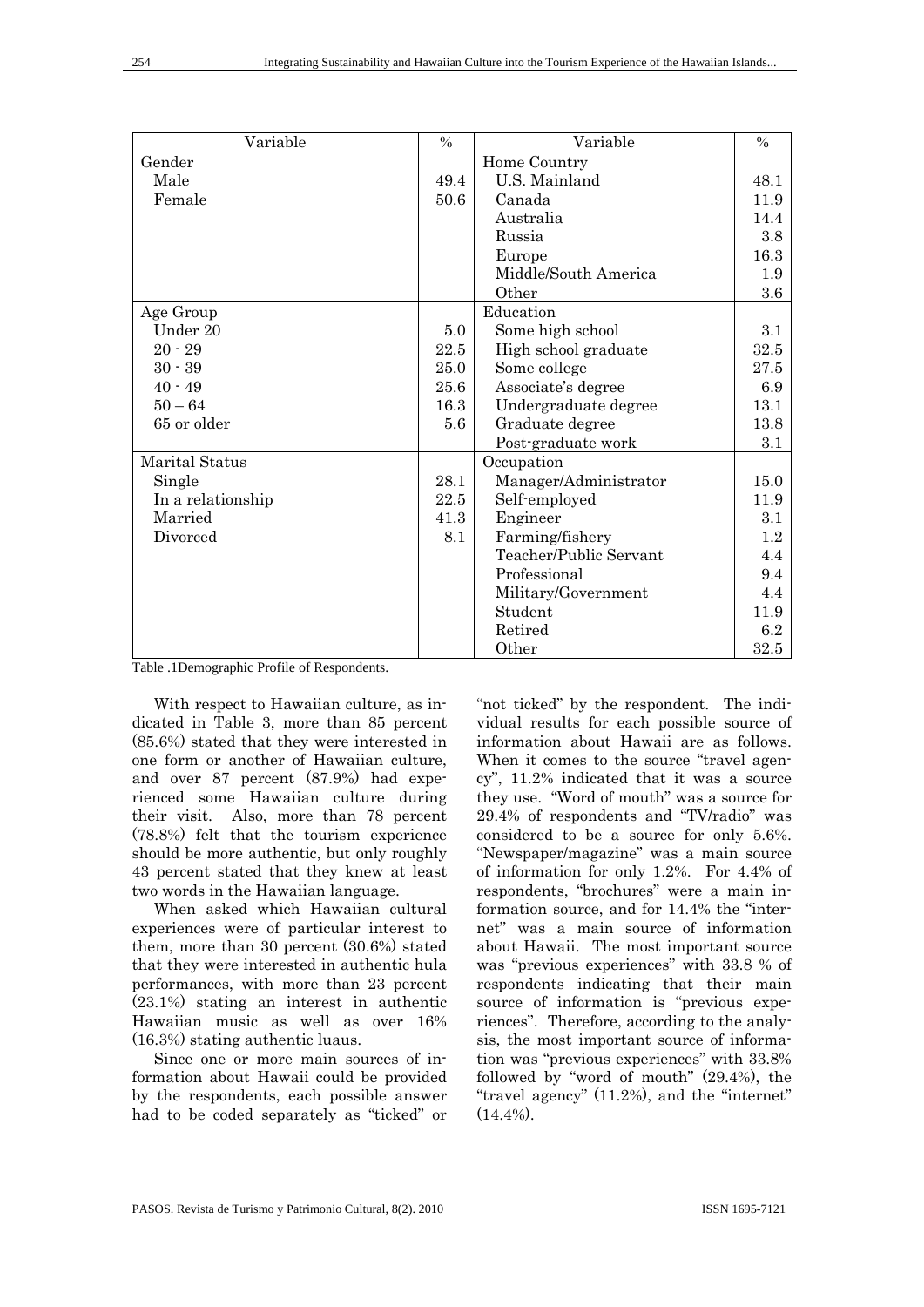| Question                                                            | Percent of Respondents |
|---------------------------------------------------------------------|------------------------|
| Did you have a particular image of Hawaii before you came to visit? |                        |
| Yes                                                                 | 81.2                   |
| N <sub>o</sub>                                                      | 18.8                   |
| What is your main source of information about Hawaii?               |                        |
| <b>Travel Agency</b>                                                | 11.2                   |
| Word of Mouth                                                       | 29.4                   |
| TV/Radio                                                            | 5.6                    |
| Newspaper/Magazine                                                  | 1.2                    |
| <b>Brochure</b>                                                     | 4.4                    |
| Internet                                                            | 14.4                   |
| Previous Experiences                                                | 33.8                   |
| Including this trip, how many times have you visited Hawaii?        |                        |
| 1 time (this is my first visit)                                     | 49.4                   |
| $2 - 4$                                                             | 25.0                   |
| $4 - 6$                                                             | 11.8                   |
| More than 6 times                                                   | 13.8                   |
| Who are you traveling with on this trip?                            |                        |
| Alone                                                               | 7.5                    |
| Family/Relatives                                                    | 28.1                   |
| Friends                                                             | 26.9                   |
| Spouse/Significant Other                                            | 29.4                   |
| Tour Group                                                          | 3.8                    |
| Colleagues                                                          | 4.3                    |
| What is your travel mode?                                           |                        |
| <b>Independent Traveler</b>                                         | 53.1                   |
| Full-Package Tour                                                   | 15.6                   |
| Partial Package (Air + Hotel, etc.)                                 | 31.3                   |
| How many nights are you staying in Hawaii?                          |                        |
| $1 - 3$                                                             | 4.4                    |
| $4 - 6$                                                             | 18.7                   |
| $7 - 9$                                                             | 43.1                   |
| $10 - 12$                                                           | 19.4                   |
| More than 12                                                        | 14.4                   |
| Would you say that Hawaii has met your expectations?                |                        |
| Yes                                                                 | 82.5                   |
| No                                                                  | 17.5                   |

Table 2. Specifications of the Respondents' Visit to Hawaii

Regarding the question as to how often visitors have been to Hawaii, including this trip, most of the respondents (49.4%) are first time visitors to Hawaii; thus, more than half of the respondents were repeat visitors. The second largest group (25%) of visitors has been there "2-4 times." There are a large number of repeat visitors who have been there "more than 6 times" (13.8%). The smallest number of respondents has been to Hawaii "4-6 times"  $(11.8\%)$ .

By analyzing the results of the next question, it becomes clear that most respondents were traveling with "spouse/significant other" (29.4%), followed by "family/relatives" (28.1%) and "friends" (26.9%). Only 7.5% were traveling "alone", 3.8% with a "tour group", and 4.3% indicated that they were traveling with "col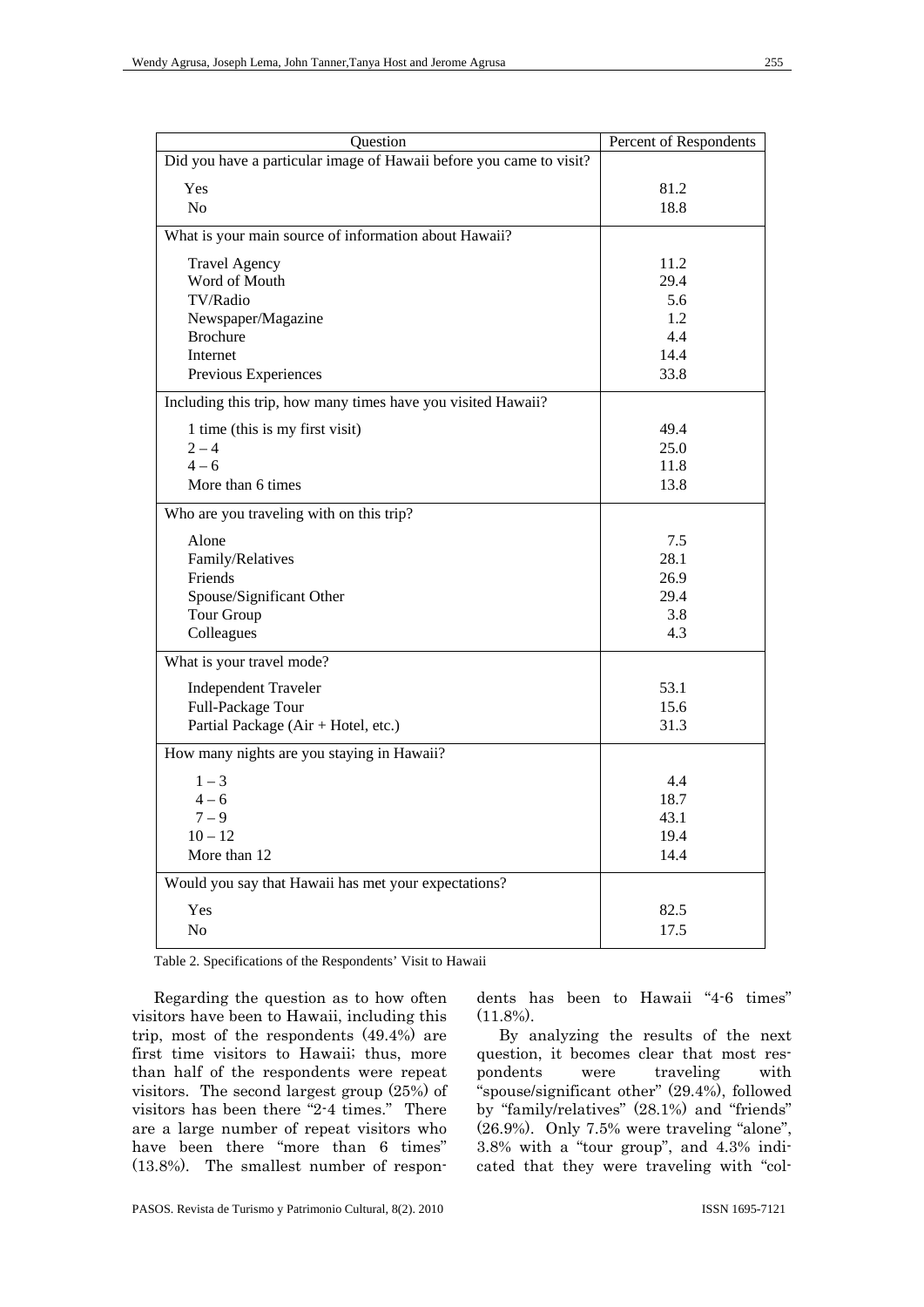leagues. A great majority (82.5%) of visitors stated that "Hawaii met their expectations," as opposed to 14.4% who say it did not. Also, a vast majority of visitors (85.6%) were "interested in Hawaiian culture," as opposed to only 12.5% who were not. When asked if the 'tourism experience in Hawaii should be more authentic," 78.8% said that it should be, as opposed to 21.2% who disagreed.

A majority of visitors (86.9%), indicated that they have "experienced Hawaiian culture during their stay," as opposed to 13.1% who felt that they had not. When analyzing the knowledge of Hawaiian language, 43.1% of visitors stated that they know "more than two words in the Hawaiian language," and 56.9% did not. When it comes to "Hawaiian cultural experiences" the visitors would be interested in, the most popular "authentic hula performance" with  $30.6\%$  of the visitors expressing interest; second was "authentic Hawaiian music," with a response rate of 23.1%. An "authentic luau" was of interest to 16.3 % of respondents. "Lei making" was popular with 10.6% of respondents. A "Hawaiian language introduction" would interest 8.1% as well as an "Authentic Hawaiian craft making" would interest 8.1% and "Hawaiian story telling" would interest 3.1% of visitors.

Table 4 demonstrates the responses of the visitors to questions concerning their knowledge about Hawaiian culture, as well as how important Hawaiian culture is to them. The table also demonstrates respondents' level of satisfaction with their current vacation to Hawaii. As the table indicates, more than 37 percent (37.5%) of the respondents felt that their knowledge about Hawaiian culture was low, while only slightly more than 12 percent (12.5%) felt that they had a high knowledge about Hawaiian culture. However, more than 80 percent (80.7%) stated that it was of some degree of importance for them to experience Hawaiian culture during their visit, and more than 95 percent (96.4%) felt that it was important for them to understand and respect Hawaiian culture. Thus, while their knowledge level of Hawaiian culture was relatively low, they appeared to be interested in learning much more about it.

| Question                                                | Percent of Respondents |
|---------------------------------------------------------|------------------------|
| Are you interested in Hawaiian culture?                 |                        |
| Yes                                                     | 85.6                   |
| N <sub>0</sub>                                          | 14.4                   |
| Should the Hawaii tourism experience be more authentic? |                        |
| Yes                                                     | 78.8                   |
| N <sub>0</sub>                                          | 21.2                   |
| Have you experienced Hawaiian culture during your stay? |                        |
| Yes                                                     | 86.9                   |
| N <sub>0</sub>                                          | 13.1                   |
| Do you know more than 2 words in the Hawaiian language? |                        |
| Yes                                                     | 43.1                   |
| N <sub>0</sub>                                          | 56.9                   |
| Which Hawaiian cultural experiences would interest you? |                        |
| Authentic Hula Performance                              | 30.6                   |
| Authentic Hawaiian Craft-making                         | 8.1                    |
| Lei-making                                              | 10.6                   |
| Hawaiian Language Introduction                          | 8.1                    |
| Authentic Luau                                          | 16.3                   |
| Authentic Hawaiian Music                                | 23.2                   |
| Hawaiian Story-telling                                  | 3.1                    |

Table 3. Hawaiian Culture as it Relates to the Respondents' Visit to Hawaii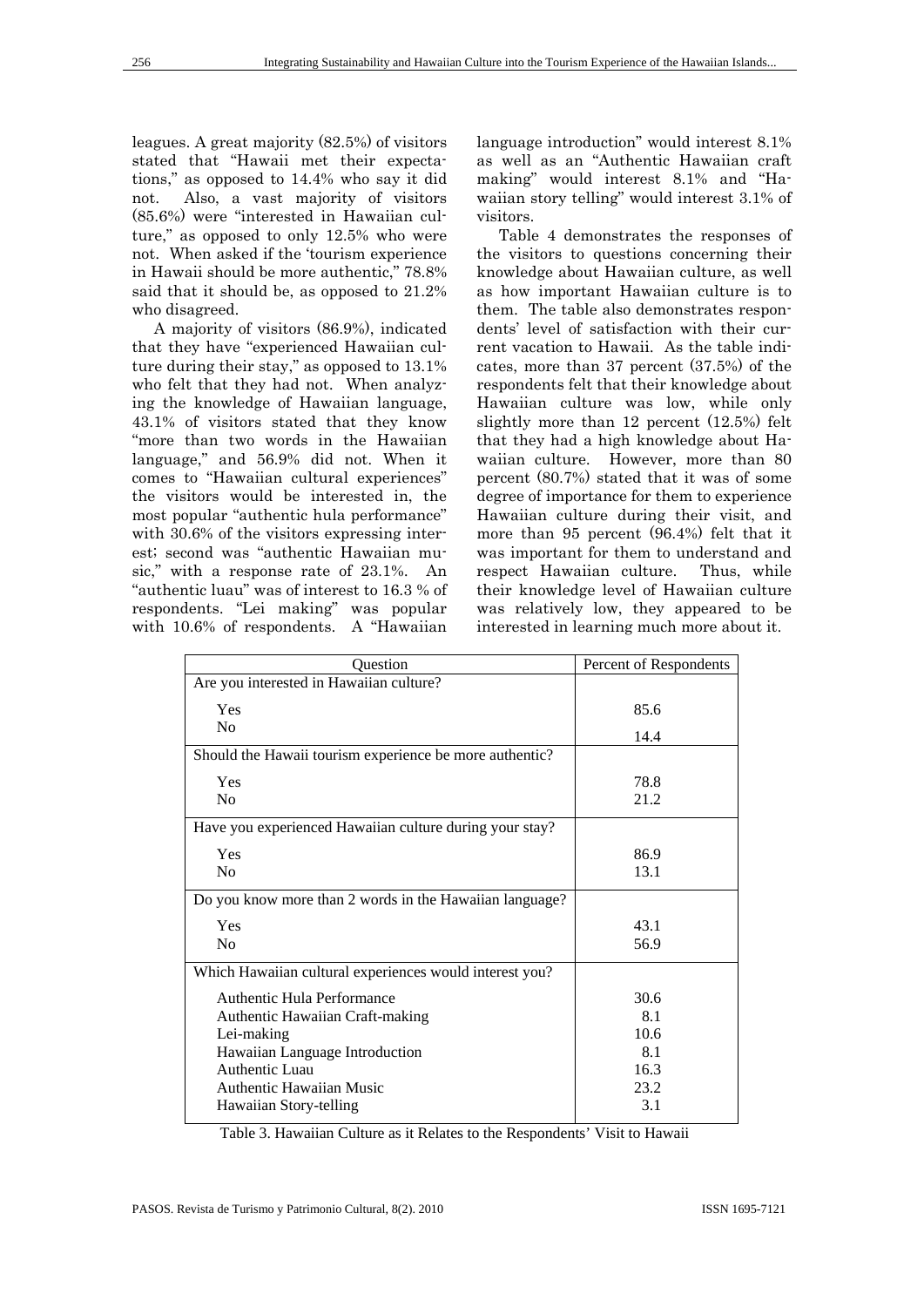|                                                                                                        |                |               |                | Percent of Respondents |                |                  |                            |      |      |
|--------------------------------------------------------------------------------------------------------|----------------|---------------|----------------|------------------------|----------------|------------------|----------------------------|------|------|
|                                                                                                        | Very           | Low           | Moderately     |                        | Moderately     |                  |                            |      |      |
|                                                                                                        | Low/Not        | Very          | Low/Slightly   | Average/               | High/ Slightly | <b>High/Very</b> | Very High<br>Extremely     |      |      |
| Question/Statement                                                                                     | at All         | Little        | Indifferent    | Indifferent            | Important      | Important        | Important Means* Std.Devs' |      |      |
| 1. How would you rate your                                                                             |                |               |                |                        |                |                  |                            |      |      |
| knowledge about Hawaiian culture?                                                                      | š              | 14.4          | 181            | 50.0                   | 511            | $\overline{9}$   | $\frac{1}{2}$              | 1SS  | 1.06 |
| 2. How important is it for you to come                                                                 |                |               |                |                        |                |                  |                            |      |      |
| into contact with Hawaiian residents?                                                                  | 12             | 4.4           | 5              | 28.1                   | 43.7           | 16.3             | 4.4                        | 4.75 | ПII  |
| 3. How important is it for you to                                                                      |                |               |                |                        |                |                  |                            |      |      |
| experience native Hawaiian culture                                                                     |                |               |                |                        |                |                  |                            |      |      |
| during your stay?                                                                                      | $\overline{9}$ | 25            | $\overline{9}$ | 15.6                   | 30.0           | 46.9             | န်                         | 5.28 | 1.03 |
| 4. How important is it for you to                                                                      |                |               |                |                        |                |                  |                            |      |      |
| understand and respect Hawaiian                                                                        |                |               |                |                        |                |                  |                            |      |      |
| culture?                                                                                               | $\tilde{9}$    | $\frac{6}{6}$ | $\frac{8}{1}$  | 15.6                   | 88             | 16.3             | 21.3                       | 5.80 | 880  |
| 5. Overall, what is your level of                                                                      |                |               |                |                        |                |                  |                            |      |      |
| satisfaction with this vacation to                                                                     |                |               |                |                        |                |                  |                            |      |      |
| Hawaii?                                                                                                | 0.0            | 9.6           | $\frac{1}{2}$  | 9.G                    | 22.5           | 0.0              | 11.3                       | 5.76 | 0.75 |
| *1=Very LowNot at all; 2=LowNery Little; 3=Moderately Low/Slightly Indifferent; 4=Average/Indifferent; |                |               |                |                        |                |                  |                            |      |      |
| 5=Moderately High/Slightly Important; 6=High/Very Important; 7=Very High/Extremely Important           |                |               |                |                        |                |                  |                            |      |      |

Table 4. Respondents' Knowledge about Hawaiian Culture and Their Satisfaction Level with Their Current Visit to Hawaii.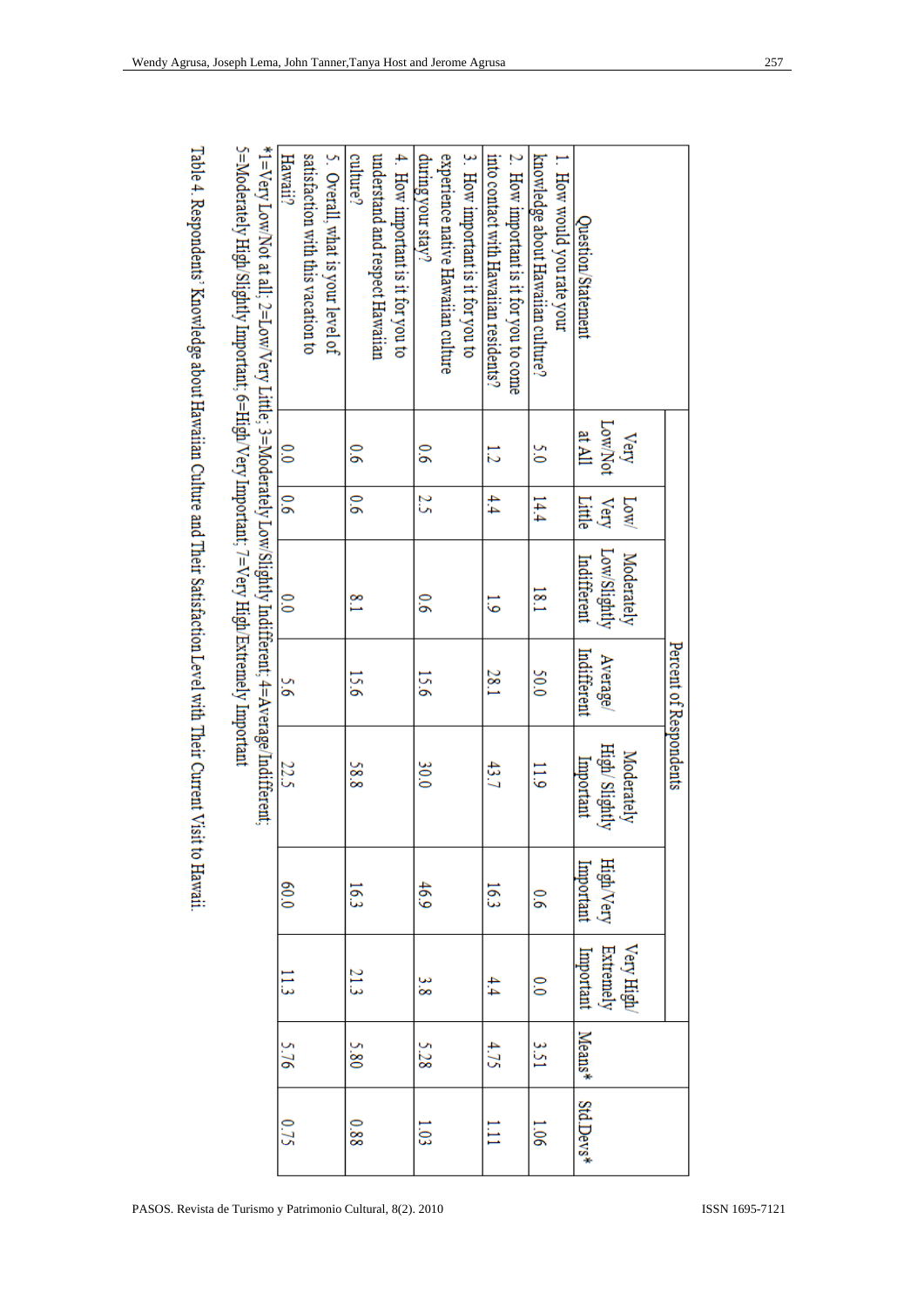More than 64 percent (64.4%) stated that it was important for them to come into contact with Hawaiian residents. Finally, more than 93 percent (93.8%) of these visitors had a high level of satisfaction with their vacation to Hawaii.

 When it comes to rating their "knowledge about Hawaiian culture" on a scale from 1 (very low) to 7 (very high), most respondents (50%) stated that they have an average knowledge of Hawaiian culture, corresponding to "4"on the scale. A large amount rated their knowledge lower than average, 18.1% gave themselves a value of "3" and 14.4% gave themselves a "2"which is low or very little knowledge of Hawaiian culture. A value of "5" moderately high knowledge was chosen by 11.9% of respondents, whereas below 1% (.6%) of respondents rated their knowledge as" high"(6) with respect to Hawaiian Culture and no respondents rated their knowledge as "very high" (7). Five percent of the respondents answered "very low" (1) regarding their knowledge of Hawaiian culture.

When asked, "how important it is to come into contact with Hawaiian residents", on a scale from 1 (not at all) to 7 (highly), 43.7% of respondents chose "5" "moderately high/slight importance". For 16.3 % it is "very important" ("6" on the scale) and for 4.4% it is "extremely important" ("7" on the scale) to come into contact with Hawaiian residents. While 28.1% of respondents chose indifferent, or "4", and only 1.2% of visitors rate the importance as "1", not at all important.

The importance of "experiencing native Hawaiian culture during their stay" was also rated on a scale from 1(not at all) to 7 (highly). Over 80% of the respondents answered that it was important to experience native Hawaiian culture during their stay. Most visitors (46.9%) state that this is very important ("6" on the scale) and 30% rate it as important, "5" on the scale. To 15.6%, the importance is "average". Less than 1% of respondents would say that it is "not at all" important.

When asked to rate the importance of "understanding and respecting Hawaiian culture" on a scale from 1(not at all) to 7 (highly), a majority of respondents (21.3%) regarded this as "extremely important",

16.3% as "very important". For 58.8% of respondents the importance was rated with "5" on the scale which is moderately high in importance. Less than 1% of the respondents had the opinion that it is "not at all" important to "understand and respect" Hawaiian culture.

"The overall level of satisfaction of this particular vacation" was overwhelmingly positive with 60% of visitors rating their level of satisfaction "high" ("6" on the scale). The second largest number of visitors (22.5%) rated their level of satisfaction "5" on the scale and 11.3% of respondents' level of satisfaction was "very high". Less than 1% answered that they were not satisfied with their vacation to Hawaii.

#### Correlation

Two sets of variables were tested for correlation. The first two variables tested were (1) "How would you rate your knowledge about Hawaiian culture?" and (2) "How important is it for you to come into contact with Hawaiian residents?" The correlation test used for this set of metric variables is the Pearson's Product Moment Correlation. When analyzing the results, it becomes evident that these two variables are significantly correlated at the 0.01 level (two-tailed), with a correlation coefficient of 0.313.

The second two variables analyzed were (3) "How would you rate your knowledge about Hawaiian culture?" and (4) "How important is it for you to experience native Hawaiian culture during your stay?" The correlation test used for this set is the same as for the previous set, since the variables are metric; the Pearson's Product Moment Correlation test is used. When analyzing the results, it becomes evident that these two variables are significantly correlated at the 0.01 level (two-tailed), with a correlation coefficient of 0.348.

#### **Conclusion**

After examining the results of the visitor survey, it becomes evident that there are recognizable trends relating to visitors' expectations, their experiences once they have arrived, and their opinion about Ha-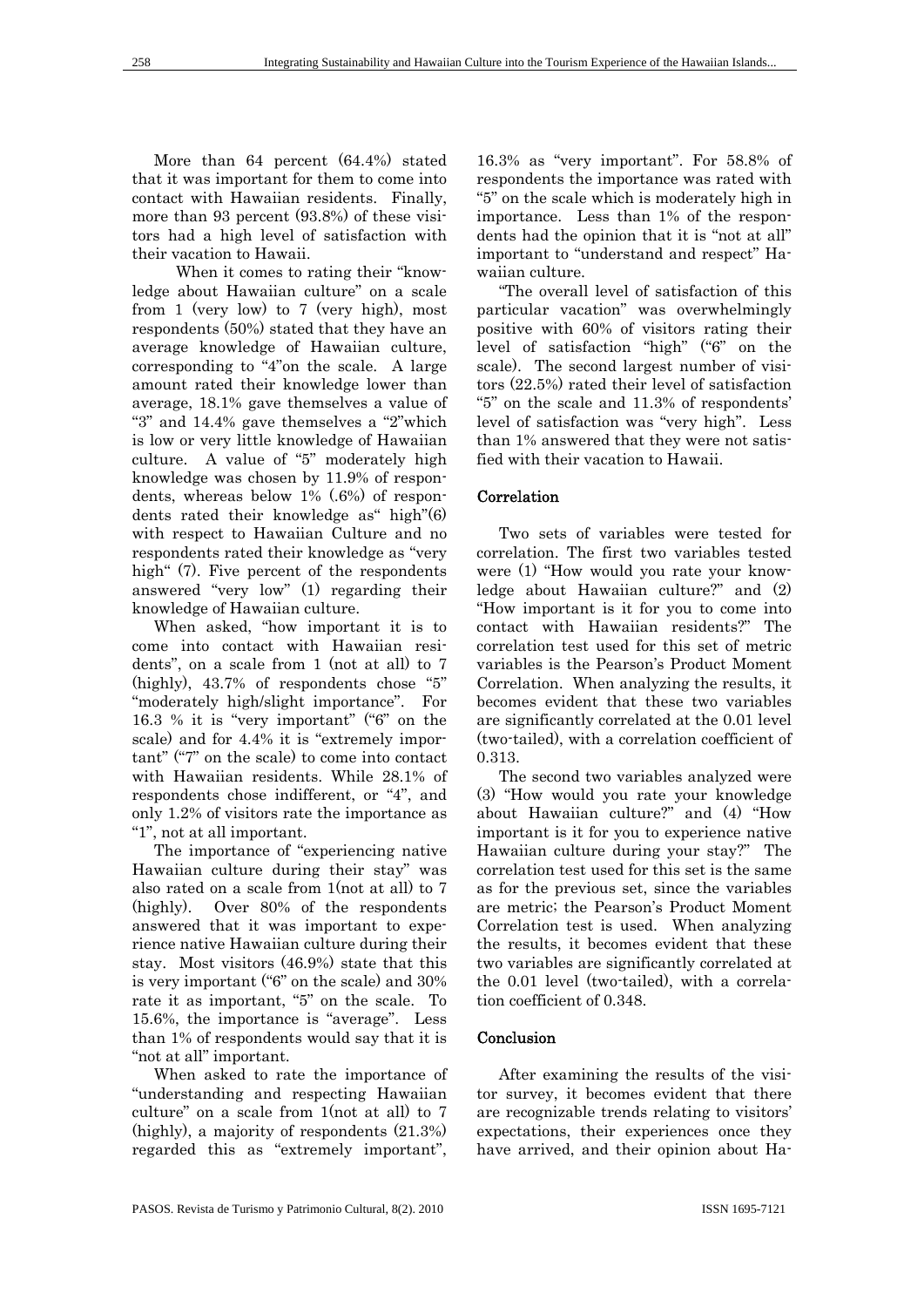waiian culture and the reintegration thereof.

It can be said that the majority of visitors have a preconceived image of Hawaii and that this image is formed by the source of information the visitors indicated. Since a majority of visitors in the survey are repeat visitors, it is not surprising that the most important source of information was "previous experiences." Visitors also indicated "word of mouth", "travel agency," and the "internet" as important sources. Print materials and other media (TV/Radio, etc.) do not seem to play a significant role as a source of information for visitors; even though a great amount of travel literature and documentaries about the Hawaiian Islands exist.

It is also interesting to see that most travelers organize their trip independently and travel with family, their partner (spouse/ significant other), and friends. Package tours and traveling with tour groups does not seem to be a trend. Most visitors stay between 7-9 nights in Hawaii, and the vast majority states that "Hawaii meets their expectations."

The results also confirm that there is in fact a vast majority of visitors who are "interested in Hawaiian culture," and who state that the "tourism experience in Hawaii should be more authentic." Even though a great majority has indicated that they have "experienced Hawaiian culture during their stay," they still feel that more needs to be done to make the experience more authentic. The knowledge of the Hawaiian language is split in half with onehalf knowing "more than two words in the Hawaiian language." This shows that the Hawaiian language is not present enough, or used enough in contacts with visitors, in order for the visitors to retain or to learn words during their stay. When offering "Hawaiian cultural experiences," the visitors' preferences should be taken into consideration. The most popular experience with visitors is Hawaiian music, followed by an "authentic hula performance." By speaking with visitors while conducting the survey, many visitors stated, that they miss the authentic Hawaiian music performances in Waikiki. Most notably, visitors who have been visiting the Islands for decades stated that they are disappointed

that the Hawaiian music has vanished from Waikiki. An "authentic luau" and "lei making" were also popular with the respondents and "Hawaiian language introduction" also seemed interesting to a large number of visitors. Most respondents also think that it is very important to "experience native Hawaiian culture during their stay" and to "understand and respect Hawaiian culture."

It is interesting to see that the "overall level of satisfaction of this particular vacation" was overwhelmingly positive with all visitors, despite the lack of authenticity that most visitors stated. This indicated that a lack of authenticity does not have a great impact on the satisfactory vacation experience for the visitors.

When it comes to the correlations, it becomes evident that visitors who rate themselves high on knowledge about Hawaiian culture also consider it important to meet Hawaiian residents and to experience native Hawaiian culture during their stay. This could be an indication that educating visitors about Hawaiian culture can bridge the gap between native Hawaiians and visitors through interaction, as well as stimulate the interest of visitors in Hawaiian culture overall.

Thus, the results would seem to indicate that visitors are in fact very interested in Hawaiian culture, and they feel that Hawaiian culture is not represented enough in the tourism experience in Hawaii today. According to the survey, a vast majority of visitors (85.6%) stated that they are interested in Hawaiian culture and a majority of respondents also think that it is very important to "experience native Hawaiian culture during their stay" and to "understand and respect Hawaiian culture." These findings show that there is a great demand for experiences related to Hawaiian culture. In addition, when asked if the "tourism experience in Hawaii should be more authentic," 78.8% stated that it should in fact be more authentic, even though a majority also indicated that they have experienced Hawaiian culture during their stay. This shows that the current efforts of reintegrating Hawaiian culture into tourism are not enough and that visitors are demanding a more unique and authentic experience.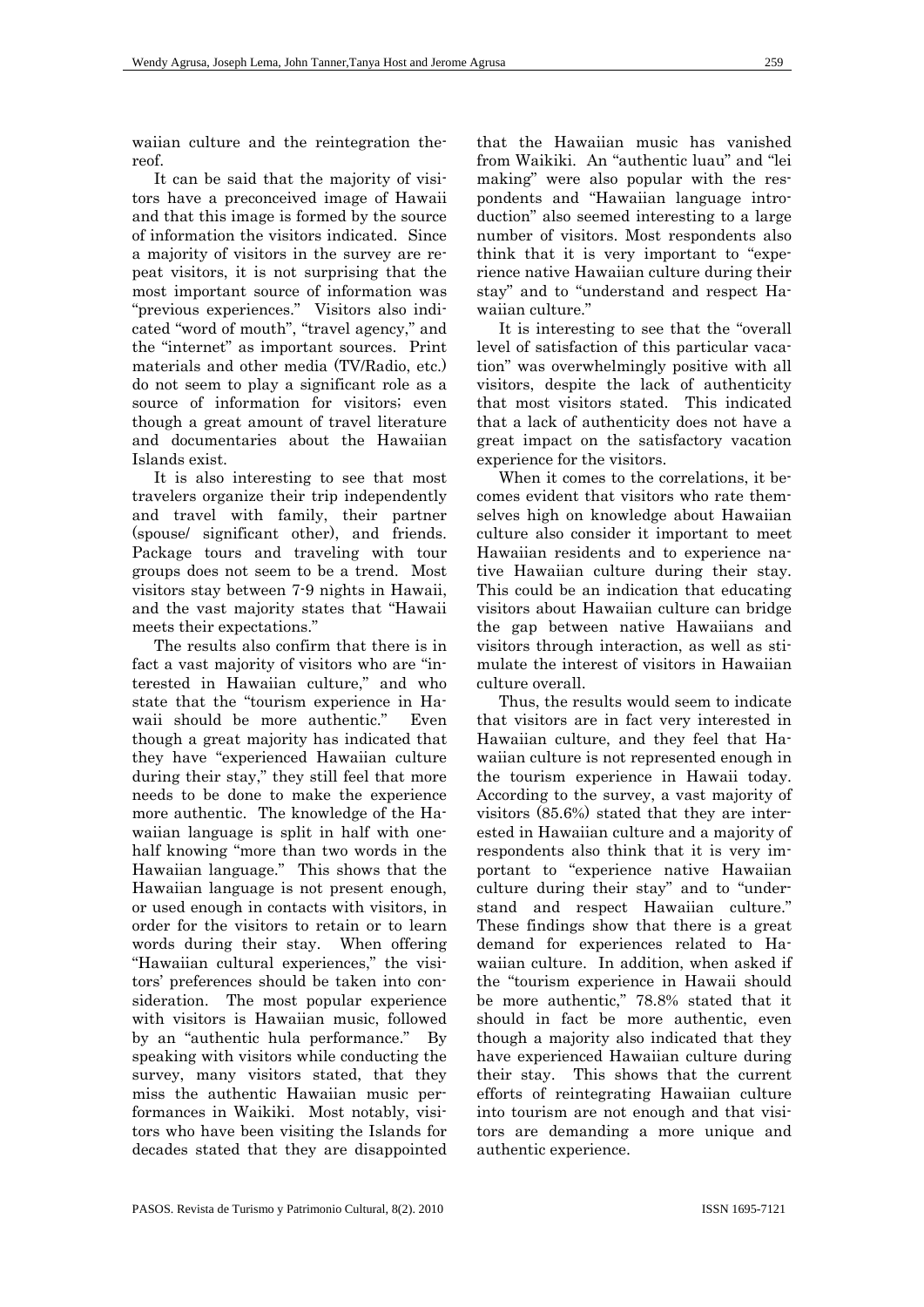It can be said that the findings of this study reaffirm the theory that there is a trend towards a more authentic traveler and cultural tourism. As discussed in the literature review portion of this study, according to TIA, there is a growing market for cultural tourism, which should receive more attention in the future. As this study has found, a majority of visitors to Hawaii belong to the group of cultural travelers who are interested in experiencing the host culture of their destination, and who are more sophisticated as to which experiences they are interested in.

Based on the findings and conclusions of this study, it would be prudent for Hawaii's tourism industry to increase efforts to integrate Hawaiian culture into the tourism experience beyond what is being done today.

#### Recommendations

Since there is a trend towards a more authentic visitor experience, and visitors are interested in experiencing Hawaiian culture, the recommendation has to be to increase the efforts of reintegration and to offer tourists a more unique Hawaiian cultural experience. The tourism experience in Hawaii has to focus on its most important asset, the culture. The culture is the element that can differentiate Hawaii from all other beach destinations, which share the same commodities, such as sun, sand, and sea. Other destinations might be able to offer these commodities at a less expensive price, but they do not offer the cultural authenticity and they cannot offer Hawaiian culture.

The emphasis therefore needs to be to offer tourists what they are looking for, and therefore benefit from the trend of cultural tourism. Authentic cultural offerings need to be expanded, especially in Waikiki. As this study has found, tourists are most interested in authentic Hawaiian music. Repeat visitors articulated that they miss authentic Hawaiian music performances, which used to be an everyday experience some years ago. An effort could be to bring back authentic Hawaiian music to Waikiki. For example, instead of having street performers on Kalakaua Avenue in Waikiki, who do not portray Hawaiian culture in

any way, perhaps offering concerts by authentic Hawaiian musicians should be considered. In addition, a majority of visitors would like to see authentic hula performances. There are already authentic hula performances taking place on Kuhio Beach in Waikiki; however, authentic hula performances should be increased. Possibly even promoting an authentic hula show twice a week could be a beginning to this development. In addition, since many visitors are interested in an authentic Hawaiian luau, it would be a good idea to offer a traditional luau in Waikiki, which focuses more on the cultural aspect than on pure entertainment and cocktails.

In the literature review portion of this study, Kanahele's ideas of a more authentic Waikiki were presented. Some of these ideas have already been realized; however, there is room to realize many more. For example his idea of having an authentic Hawaiian village in Waikiki would be a great attraction for tourists seeking a more authentic experience. Some of the activities that visitors are interested in, such as Lei making or craft making could be incorporated in the form of work-shops in that village in Waikiki. This could be an alternative to the offerings of similar "workshops" at the Polynesian Cultural Center. Native Hawaiians could interact with visitors by educating them about Hawaiian culture and values, teaching them Hawaiian language and engaging them in such activities as Hawaiian story-telling. This is especially important, since the study found that educating visitors about Hawaiian culture and interaction with Native Hawaiians could help to bridge the gap between Native Hawaiians and visitors, and stimulate the interest of visitors in Hawaiian culture overall.

It is therefore important, for visitors and residents to get a chance to interact and communicate. Much damage has been done to the visitor industry by the commodification of Hawaiian culture, and there are feelings of resentment toward visitors by the residents. Reintegration of Hawaiian culture is in its beginning stages at the moment and it is important to realize that it takes the combined effort of the community, Native Hawaiians, and the travel industry, in order to make it work.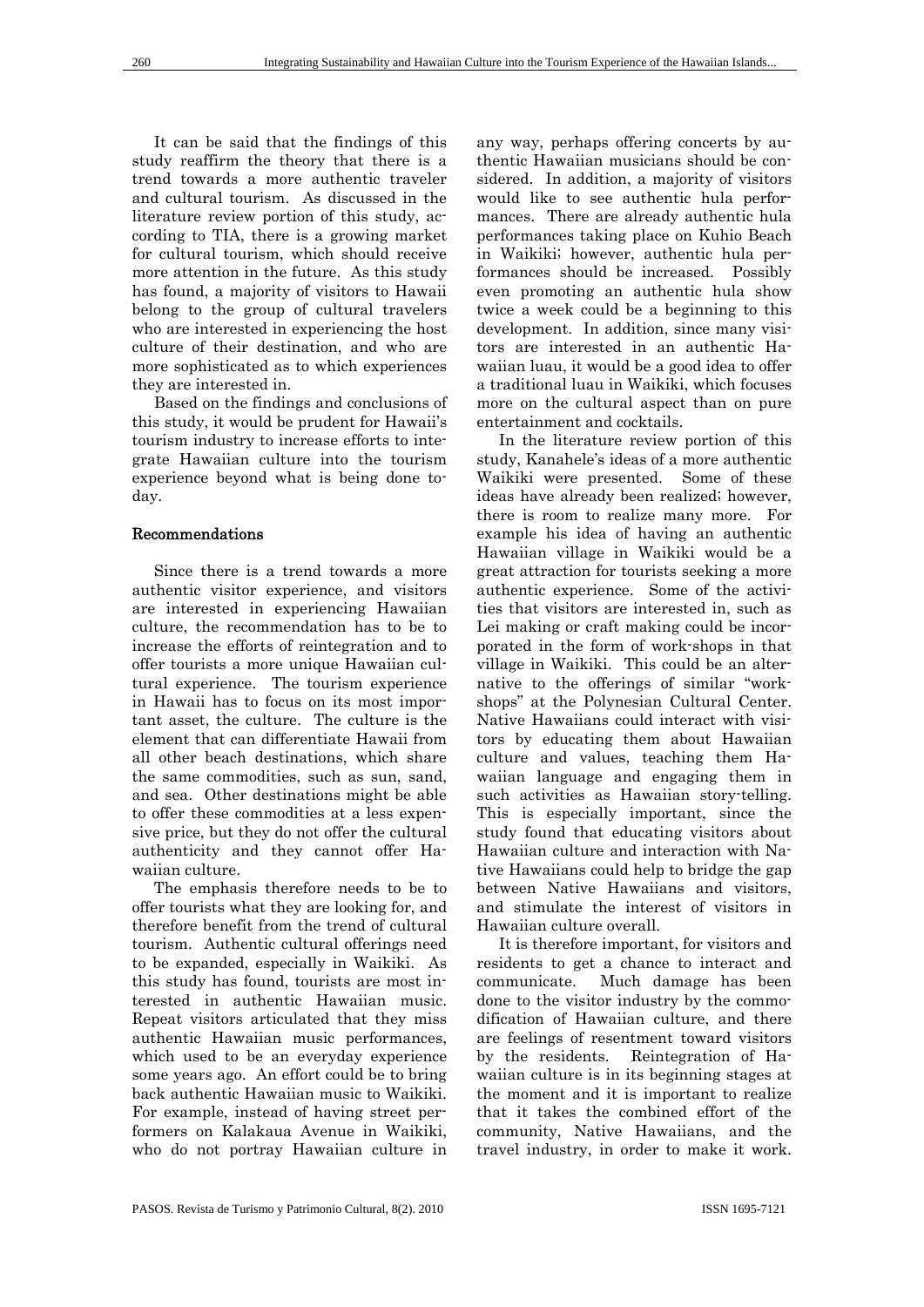It can be very difficult to bridge these various interests; however, this reintegration of Hawaiian culture into the visitor experience is a common goal, and it is one which can be achieved. Change starts with a common ground, and this study has shown that the majority of visitors do not want experiences tailored to them, or experiences that are interchangeable and similar from destination to destination. Hawaiian culture is what makes Hawaii unique, and an authentic experience is what visitors demand.

As the literature review portion of this study has shown, there are a number of travel industry related businesses that have already successfully integrated Hawaiian values into the management system and ultimately the visitors' experience. These efforts can be examples for all other travel industry-related businesses not currently engaging in these efforts. As we have seen with the retail industry, even businesses not directly related to tourism can make a difference and provide a more authentic experience to visitors. It is therefore important to communicate the possibilities of reintegration of Hawaiian culture to businesses. The Hawaii Tourism Authority is making a great effort to encourage businesses to participate and to award businesses and individuals for their achievements relating to the reintegration of Hawaiian culture. It is equally important for businesses to incorporate Hawaiian values in their management style and to communicate these values to the employees. Employees will then become hosts to the visitors, much in tune with traditional Hawaiian hospitality.

In addition, it is important to incorporate Hawaiian culture and values into new travel-related developments. Even though, one cannot reverse the structural mistakes that have been made in the past, new structures, hotels, resorts, etc, as well as new attractions, should be developed with a sense for the "place" Hawaii, its people, culture and values.

The final recommendation would be to conduct more research, in the form of extensive studies on residents' sentiments and visitors' expectations directly relating to cultural tourism here in the Islands, and to work more closely with Native Ha-

waiians in developing sensible efforts of reintegrating Hawaiian culture into the tourism experience. Furthermore, from a business standpoint, the effort should be to differentiate Hawaii from other similar beach destinations by focusing on marketing the culture, as resorts can be built anywhere in the world where they share the same commodities (sun, ocean, etc.); however, one cannot "build" Hawaiian culture someplace else. New structures that are being built should consider incorporating Hawaiian elements in the architecture and refrain from building structures that are not in harmony with the place Hawaii.

#### References

Agrusa, J.

1998 "Perceptions and attitudes toward the legalization of gaming in Hawaii by Japanese-Speaking tourists and English-Speaking tourists". Asia Pacific Journal of Tourism Research, 2(2), 57– 64.

Agrusa, J.

- 2000 "Krewes and their activities and spending on Mardi Gras in Lafayette, Louisiana". Event Management, 6(2): 105-107.
- Agrusa, J.
- 2002 "Cultural and heritage tourism, working from a bottom-up approach".  $52^{nd}$ TOSOK 2002 International Tourism Symposium and Conference. Buyeo County, Korea, 33-39.
- Agrusa, J
- 2006 "The Role of Festivals and Events in Community Tourism Destination Management". In Jamieson, Community Destination Management in Developing Economics, (pp. 181-192). New York: The Haworth Hospitality Press.
- Agrusa, J., Maples, G., Kitterlin, M. and Tanner, J.
- 2008 "Sensation seeking, culture, and the valuation experiential services". Event Management, 11(3): 121 -128.
- Arakawa, L.
- 2006, 7 February "06 plan to attract Japanese visitors unveiled". The Honolulu Advertiser, C1.

Beeton, S.

2001a "Smiling for the camera: the influence of film audiences on a budget tourism destination". Tourism, Culture, and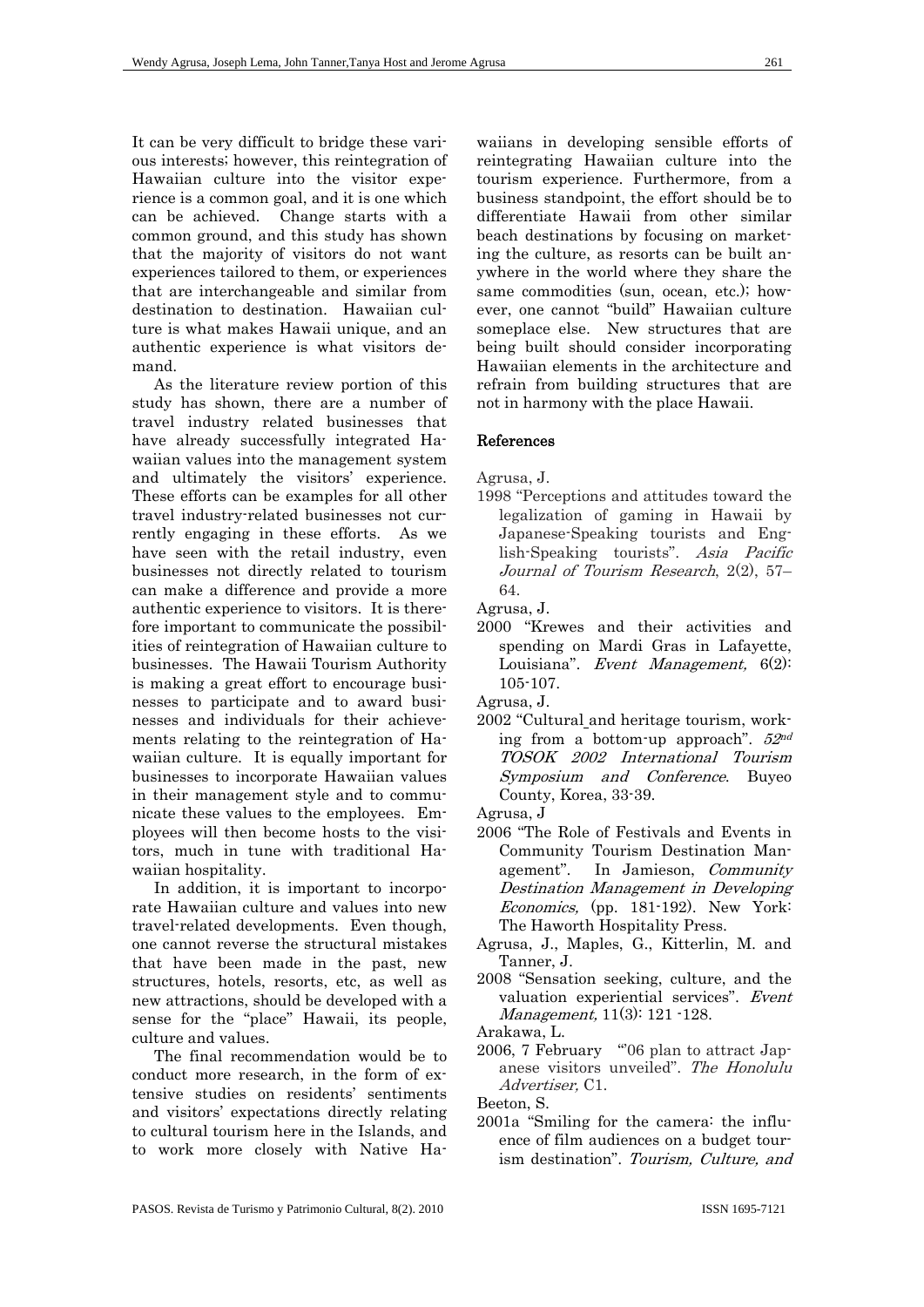Communication, 3: 15-25.

Beeton, S.

2001b "Lights, camera, re-action. How does film-induced tourism affect a country town?" In M.F. Rogers and Y.M.J. Collins (Eds), the Future of Australia's Country Towns (pp. 172-183). Bendigo: Centre for Sustainable Regional Communities, La Trobe University.

Beeton, S.

- 2005 "Film-induced Tourism: Aspects of Tourism". Clevedon, England: Channel View Publications.
- Busby, G. and Klug, J.
- 2001 "Movie-induced tourism: The challenge of measurement and other issues". Journal of Vacation Marketing, 7(4): 316-332.

Butler, R.W.

- 1990 "The Influence of the media in shaping international tourism patterns". Tourism Recreation Research, 15(2): 46- 55.
- Butler, R. and Hinch, T. (Eds.)
- 1996 "Tourism and indigenous peoples". London: International Thomson Business Press.

Connell, J.

2005a "Toddlers, tourism and Tobermory: Destination marketing issues and TVinduced tourism". Tourism Management, 26(5): 749-755.

Connell, J.

2005b "What the story in Balamory?: The impacts of a children's TV programme on small tourism enterprises on the isle of Mull, Scotland". Journal of Sustainable Tourism, 13 (3): 228-255.

Croall, J.

1995 "Preserve or destroy: Tourism and the environment". London: Calouste Gulbenkian Foundation.

Davis, D., Allen, J. and Cosenza, R.

1988 "Segmenting Local residents by their attitudes, interests and opinions toward tourism". Journal of Travel Research,  $27(2): 2-8.$ 

Derrett, R.

2000 "Can festivals brand community cultural development and cultural tourism simultaneously?" In J. Allen, R. Harris, L. Jago, and J. Veal (Eds.), Events Beyond 2000: Setting the Agenda, Proceedings of Conference on Event Evaluation, Research and Education. Sydney.

Digance, J.

1997 "Life Cycle Model". Annals of Tourism Research 24(2): 452-454.

Dwyer, L., Agrusa, J. and Coats, W.

- 2001 "Economic scale of a community event: The Lafayette Mardi Gras". Pacific Tourism Review, 5: 167-179.
- Dwyer, L., Mellor, R., Mistilis, N. and Mules, T.
- 2000 "A Framework for assessing 'tangible' and 'intangible' impacts of events and conventions". Event Management, 6: 175-189.

Farrell, B. H.

- 1982 "Hawaii, the legend that sells". Honolulu, HI: University Press of Hawaii.
- Filipova, M.
- 2008 "Challenges before the achievement of a sustainable cultural tourism". Tourism and Hospitality Management, 14(2): 311-322.

Fisher, D.

- 2004 "The demonstration effect revisited". Annals of Tourism Research, 31(2): 428- 446.
- Formica, S. and Uysal, M.
- 1996 "The revitalization of Italy as a tourist destination". Tourism Management, 17(5): 323-331.
- Fredline, E. and Faulkner, B.
- 2000a "Host community reactions: A cluster analysis". Annals of Tourism Research, 27(3): 764-785.
- Fredline, E. and Faulkner, B.
- 2000b "Community perceptions of the impacts of events". In J. Allen, R. Harris, L. Jago, and J. Veal (Eds.), Events beyond 2000: Setting the Agenda, Proceedings of Conference on Event Evaluation, Research and Education, Sydney. Gentile, G.

2002, June, 24 "Road-trip trend may curtail Hawaii visits". The Honolulu Advertiser, D1, D3.

Getz, D.

1987 "Event tourism: Evaluating the impacts". In B. Ritchie and C. Goeldner (Eds.) Travel, Tourism and Hospitality Research: A Handbook for Managers and Researchers ( $2<sup>nd</sup>$  ed.) (pp. 437-450). New York: Wiley.

Getz, D.

1992 "Tourism, planning and destination life cycle". Annals of Tourism Research, 19(4): 752-770.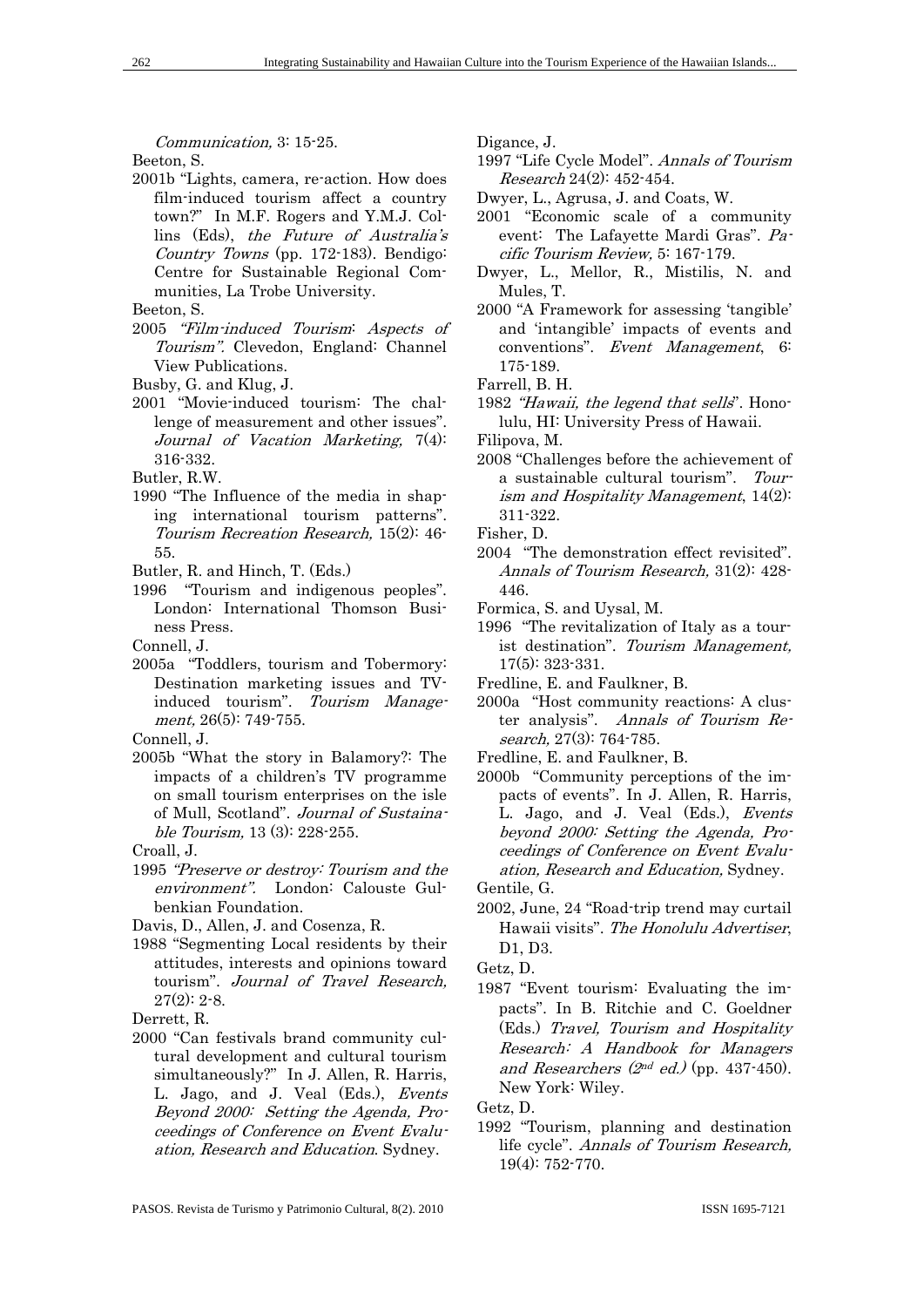Gnoth, J.

- 1998 "Conference reports: branding tourism destinations". Annals of Tourism Research, 25: 758-760.
- Goeldner, C. R. and Ritchie, J. R.
- 2009 "Tourism". Hoboken, New Jersey: John Wiley & Sons.
- Gursoy, D. and Chen, J. S.
- 2000 "Competitive analysis of cross cultural information search behavior". Tourism Management, 21(6): 583-590.
- Hall, L. K.
- 2005 "Hawaiian at heart and other fictions. The Contemporary Pacific". 17: 404-413.
- Hawaii Tourism Authority (HTA)
- 2007 "Style and Resource Guide" viewed 12 January, 2009, http://www.hawaiitourismauthority.org/

 documents upload path/home pdfs/HTA St yle Guide 051507 FINAL Web.pdf

- Hsu, K. H., Agrusa, J. and Park, B.
- 2006 "The impact of Korean soap operas on Korea's image as a tourism destination". 12th Asia Pacific Tourism Association & 4th APacCHRIE Joint Conference Abstracts, 61.
- Jang, S., and Cai, L.
- 2002 "Travel motivations and destination choice: A study of British outbound market". Journal of Travel and Tourism Marketing, 13(3): 111-132.
- Kanahele, G. S.
- 1991 "Critical reflections on cultural values and hotel management in Hawaii". Honolulu, HI: Waiaha Foundation.
- Kanahele, G. S.
- 1994 "Restoring Hawaiianness to Waikiki". Honolulu, HI: Queen Emma Foundation.
- Kim, S., Agrusa, J., Lee, H., and Chon, K.
- 2007 "Effects of Korean television dramas on the flow of Japanese tourists". Tourism Management, 28(6): 1340-1353.
- Kim, H., Borges, M. C., and Chon, J.
- 2006 "Impacts of environmental values on tourism motivation: The case of FI-CA". Brazil. Tourism Management, 27: 957-967.
- Kim, S., Lee, C., and Klenosky, D.
- 2003 "The influence of push and pull factors at Korean national parks". Tourism Management, 24: 169-180.
- Kim, S. and Prideaux, B.
- 2005 "Marketing implications arising from a comparative study of international

pleasure tourist motivations and other travel-related characteristics of visitors to Korea". Tourism Management, 26: 347-357.

- Kim, H. and Richardson, S.
- 2003 "Motion picture impacts on destination images". Annals of Tourism Research, 30(1): 216-237.
- Kirschenblatt-Gimblett, B.
- 1998 "Destination culture: Tourism, museums and heritage". Berkeley: University of California Press.

Kozak, M.

- 2002 "Comparative analysis of tourist motivations by nationality and destinations". Tourism Management, 23: 221- 232.
- Lui, J. and Var, T.
- 1986 "Resident attitudes toward tourism impacts in Hawaii". Annals of Tourism Research, 13(2): 193-194.
- Los Angeles Times
- 2007 "Contemporary Hawaiian culture" viewed 2 January, 2009, http://travel. latimes.com/destinations/hawaii/clm/indepth/today
- MacKay, K. and Couldwell, C. M.

2004 "Using visitor-employed photography to investigate destination image". Journal of Travel Research, 42: 390-396.

- Martin, S. B. and Uysal, M.
- 1990 "An examination of the relationship between carrying capacity and the tourism lifecycle: management and policy implications". Journal of Environmental Management, 31: 327-332.
- McDonnell. I., Allen, J. and O'Toole, W.
- 1999 "Festival and special event management". Brisbane: John Wiley and Sons.
- McKercher B.
- 1993 "Some fundamental truths about tourism: Understanding tourisms social and environmental impacts". Journal of Sustainable Tourism, 1: 6-16.

McKercher, B., and Cros, H.

- 2002 "Cultural tourism: The partnership between tourism and cultural heritage management". New York: The Haworth Hospitality Press.
- Mercille, J.
- 2005 "Media effects on image: the case of Tibet". Annals of Tourism Research, 32 (4): 1039-1055.

**NHHA** 

2007 "Welina mai" viewed 3 January, 2009, http://www.nahha.com/default.asp